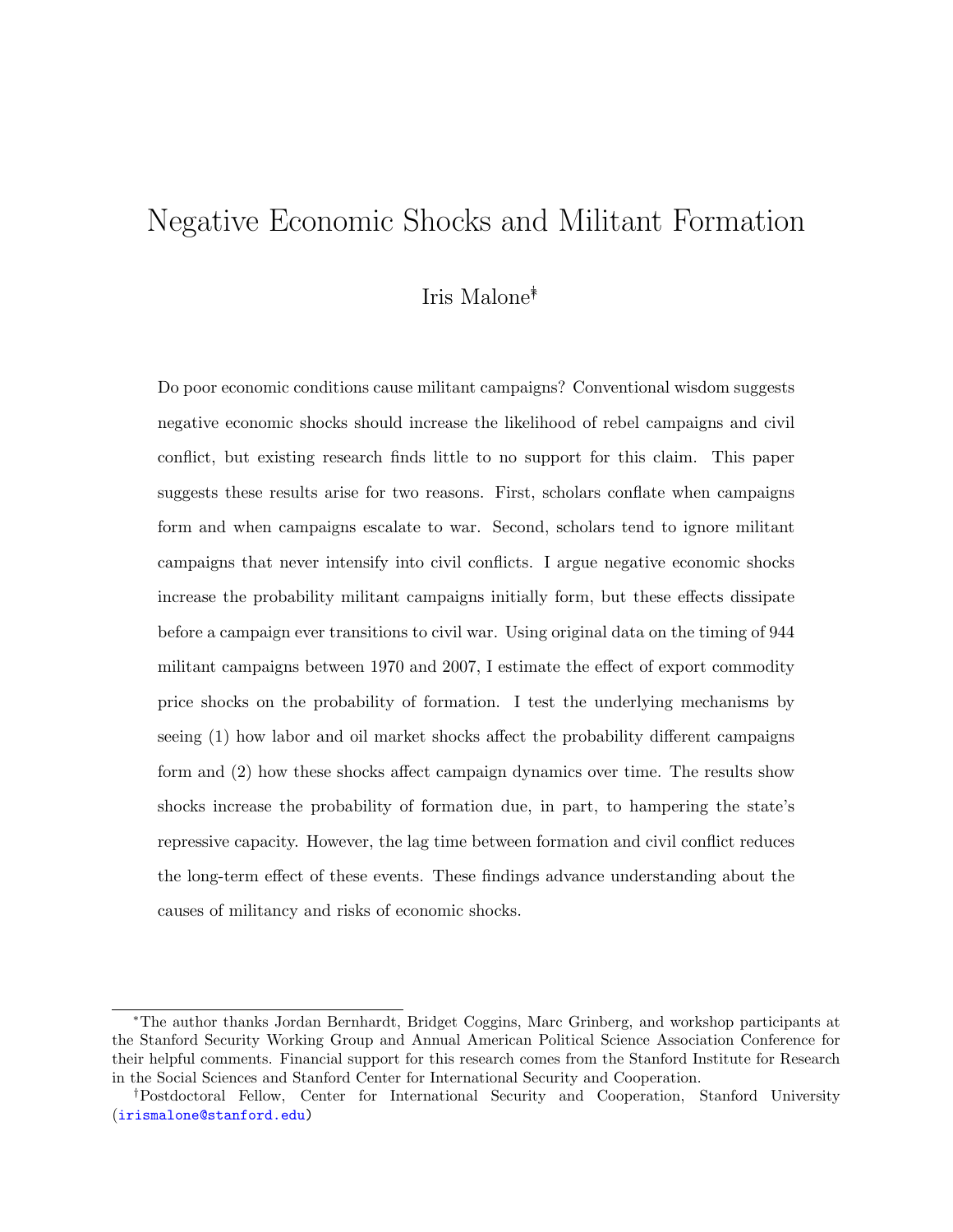# 1 Introduction

Do poor economic conditions increase the likelihood of militant campaigns? The evidence is decidedly mixed. In some cases, weak states breed opportunities for militant campaigns and civil conflict due to poverty and weak repressive apparatuses.<sup>[1](#page-0-0)</sup> In other cases, poor economic development is relatively uncorrelated with militant conflict (Abadie [2006;](#page-29-0) Krueger and Laitin [2008;](#page-30-0) Piazza [2006\)](#page-31-0).

These findings couch a larger debate about whether worsening economic conditions precipitate militancy. Scholars argue negative economic shocks should increase the probability of these violent campaigns because shocks lower the opportunity costs to fighting. As evidence, scholars show negative shocks increase the likelihood of terrorist and guerrilla violence (Piazza [2006;](#page-31-0) Dube and Vargas [2013\)](#page-30-1). However, other research has found little to no empirical support for the shock-conflict link, raising doubts about this relationship (Djankov and Reynal-Querol [2010;](#page-29-1) Bazzi and Blattman [2014\)](#page-29-2). The perpetrators behind these terrorist, insurgent, and rebel campaigns – armed groups – are often one and the same. So what explains these conflicting results?

This paper shows these results arise for two reasons. First, there is a selection bias in existing results. By focusing on civil conflict as the outcome variable, scholars overlook the multitude of militant campaigns that never escalate into full-blown civil conflicts. Second, scholars fail to disentangle different stages of militant campaign activity. Armed groups often organize for years before civil wars erupt, but existing research typically studies their resulting militant campaigns once civil wars begin.<sup>[2](#page-0-0)</sup> Militant campaigns evolve through distinct phases, punctuated by the intensity of violent activities at each stage. If scholars conflate campaign formation with the transition to civil, they mask the different underlying mechanisms precipitating each stage of conflict.

I argue that negative shocks increase the probability of formation, but have little to on

<sup>&</sup>lt;sup>1</sup>See, for example, Fearon and Laitin [\(2003\)](#page-30-2), Hegre and Sambanis [\(2006\)](#page-30-3), and Blattman and Miguel [\(2010\)](#page-29-3) <sup>2</sup>Lewis [\(2016\)](#page-30-4) and Larson and Lewis [\(2018\)](#page-30-5) are two notable exceptions that disentangle militant campaign dynamics.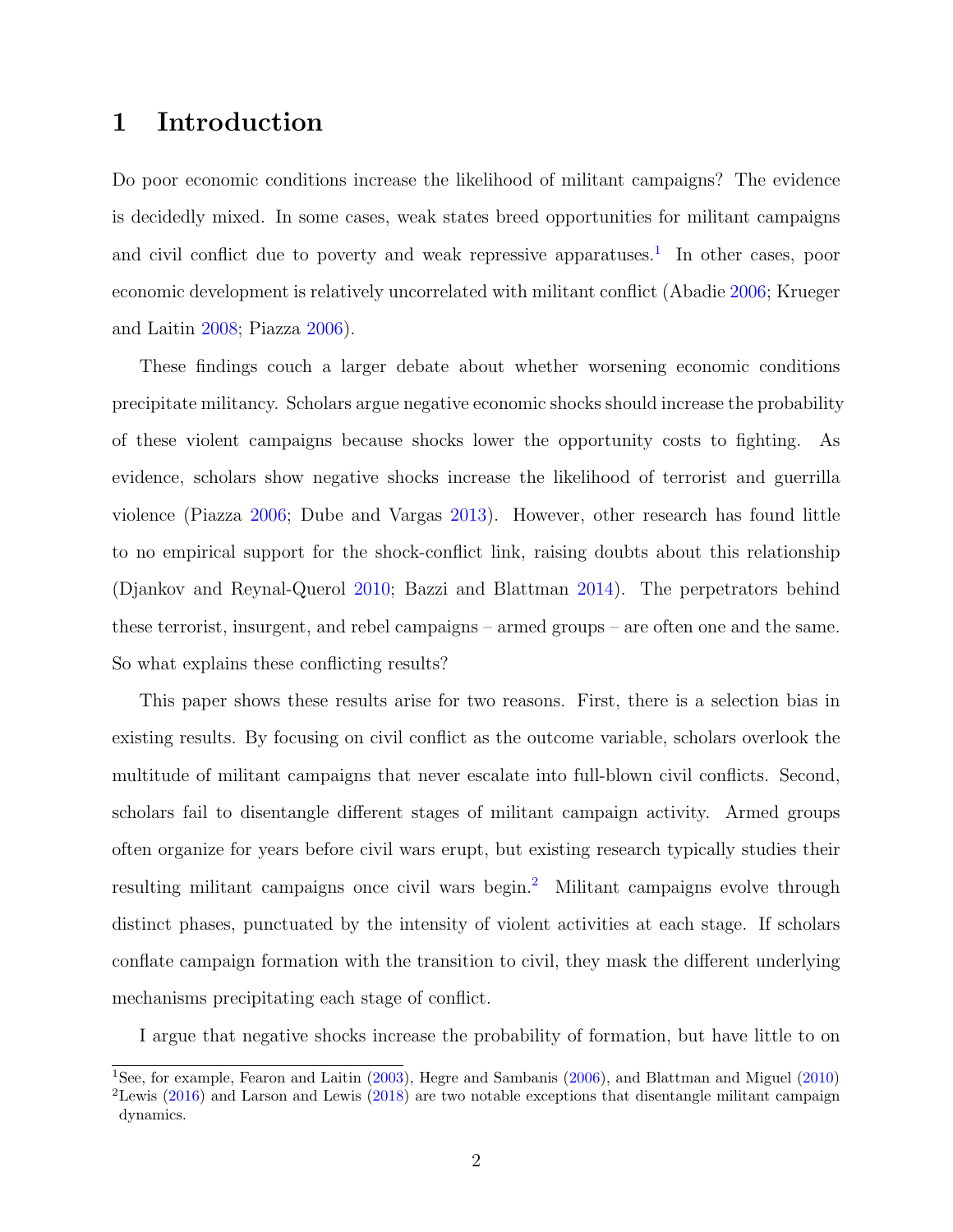effect on the trajectory of these campaigns, including whether or not they escalate to civil war. Building on existing research, shocks increase the probability of formation because they reduce the opportunity costs to fighting, can provide a focal point for mobilization, and impair the state's ability to detect and respond to emerging militant threats.<sup>[3](#page-0-0)</sup>

At the same time, shocks may not directly increase the risk of civil war onset for two reasons. First, an armed group requires a certain amount of capabilities to intensify its campaign violence to the point of civil war, but acquiring this strength often takes time. The transitory nature of an economic shock makes it difficult for a armed group to amass the capabilities to intensify its campaign activities to civil war before the shock's effect dissipates. Second, shocks may reduce the entry barriers to form, but have little effect on the transition to low-intensity conflict or civil war. In order to understand these later transitions, scholars must instead consider the strategic interactions between a particular armed group and the state it faces (Malone [2019\)](#page-30-6).

Using original data on the timing of 944 militant campaigns between 1970 and 2012 and variation in export commodity price shocks, I estimate how negative price shocks affect the transition to different stages of militant campaigns. I show that negative price shocks increase the probability of militant campaign formation, but there is no consistent effect of economic shocks on the transition to civil conflict.

I test the underlying mechanism through two additional analyses. First, I explore the opportunity cost mechanism by estimating whether labor bases mobilize militant campaigns in response to labor market shocks at a significantly higher rate than non-labor bases. Second, I trace the evolution of different armed groups in Nigeria in the late 1990s to examine the long-term effects of shocks on campaign dynamics. The results provide little support for the opportunity cost mechanism. Rather, shocks increase the probability of militant campaigns by reducing the state capacity's to deter formation. At the same time, these effects tend to dissipate before militant campaigns ever escalate to civil war.

<sup>3</sup>See, for example, Miguel, Satyanath, and Sergenti [\(2004\)](#page-31-1), Chassang and Miquel [\(2009\)](#page-29-4), and Dube and Vargas [\(2013\)](#page-30-1).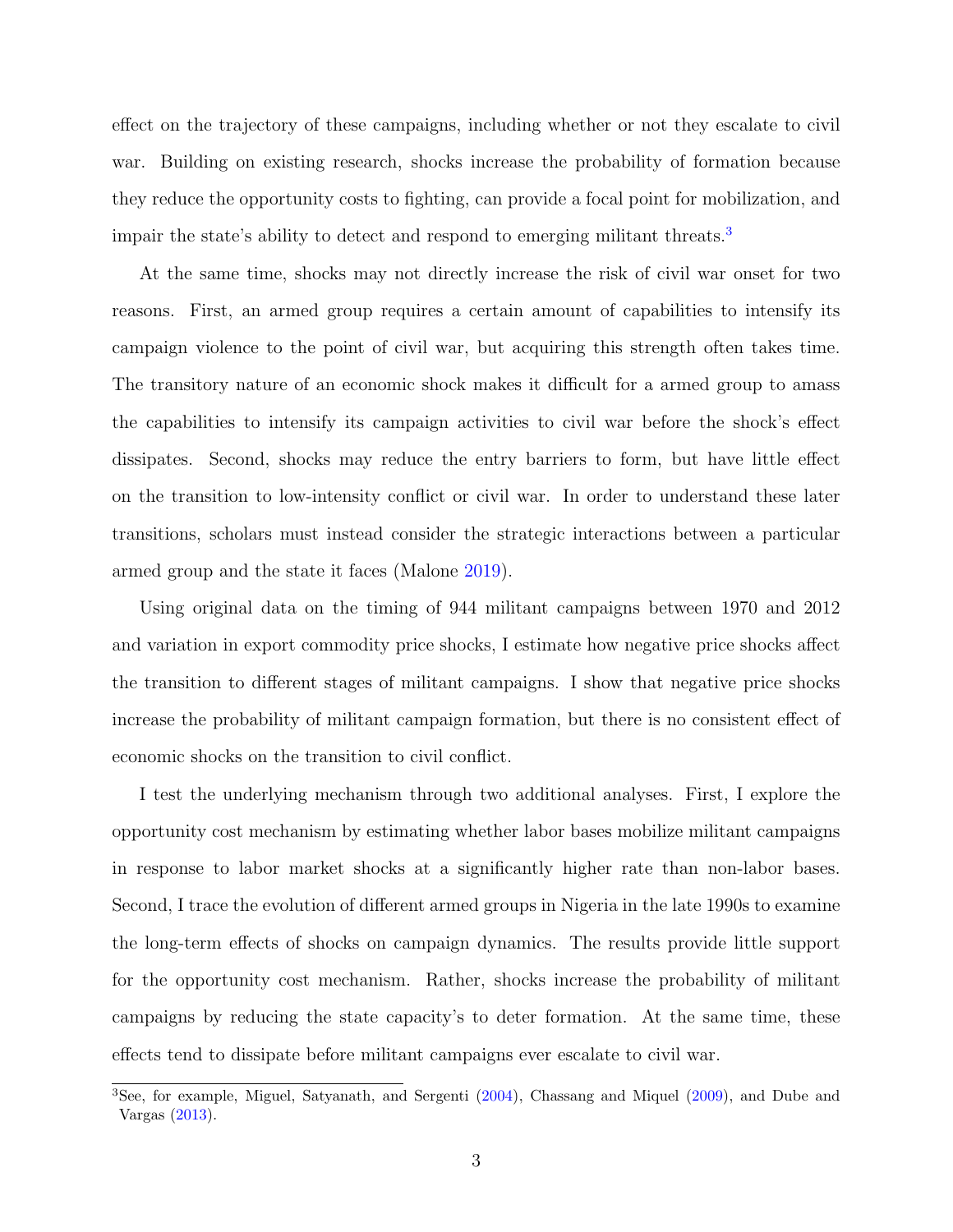These findings make two contributions to economic development and civil war research. First, the findings identify an under-appreciated source of variation in conflict research between campaign formation and escalation. Conflating militant formation and civil war onset creates a potential temporal mismatch between theory and empirics. Scholars risk underestimating the indirect causes of civil conflict that arise through formation. By analytically decoupling these stages, scholars can develop new theories to better understand what factors precipitate different stages of militant campaigns. Second, the findings demonstrate the need to better examine the strategic interactions between militants and the state. Cross-national conditions can explain where conflicts are most likely to form, but theoretical understanding of how and why these conditions affect militant-state behavior is ripe for development. Greater attention to the incentives and strategies of armed groups and state actors can push scholarly understanding of civil war to new depths.

### 2 Conceptual Framework of Militant Campaigns

Most armed groups operate violent campaigns for years before transitioning to civil war highlights a key source of variation in the evolution of militant campaigns: formation is generally distinct from the transition to civil war onset. What scholars traditionally deem civil war 'onset' is not the start of a new conflict, but a shift in the intensity of an ongoing campaign.

Using original data collected on pre-war phases of militant campaigns, I find that militant campaigns that eventually surpass the 25-battle death threshold for civil war spend an average of 6.96 years conducting low-intensity violent attacks before the transition to war.<sup>[4](#page-0-0)</sup> Militant campaigns that eventually surpass the 1000-battle death threshold for civil conflict spend an average of 5.41 years in this pre-war phase.

While some militant campaigns conduct violent attacks for years before escalating, most

<sup>&</sup>lt;sup>4</sup>This statistic comes from data recorded on the timing of militant campaigns in the Armed Group Dataset (Malone [2020\)](#page-30-7).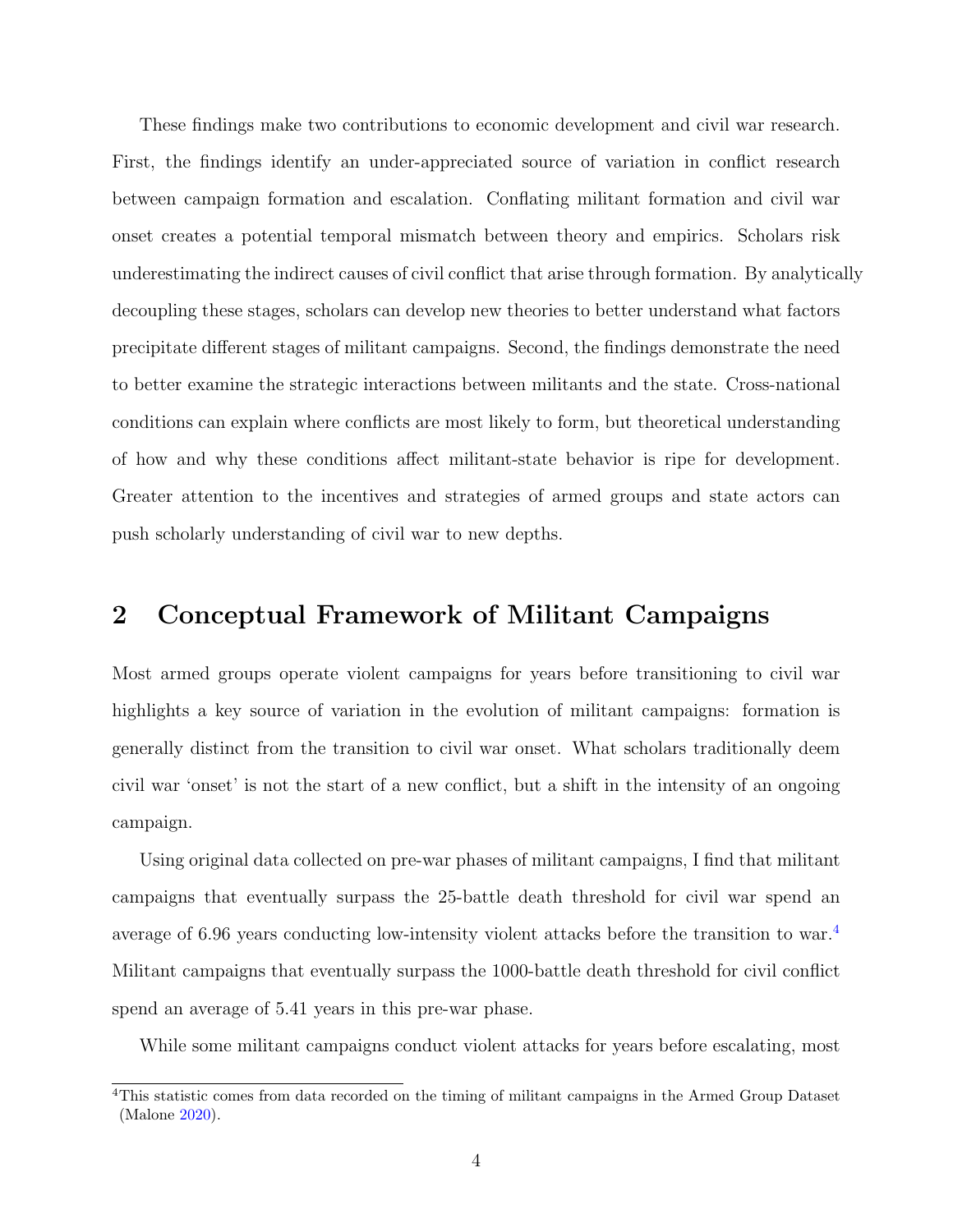campaigns never evolve into larger civil conflicts. By focusing on civil conflict as the primary dependent variable to test the shock-conflict question, scholars limit their analysis to a small subset of cases. This selection bias can explain, in part, the lack of consistent findings in the literature.<sup>[5](#page-0-0)</sup>

A failure to disentangle different campaign stages can bias model estimates about the causes of civil conflict. For example, delayed effects can arise when risk factors affect the probability of an earlier campaign stage, but dissipate over time. If models do not examine the causes of earlier campaign stages, then they will underestimate the effect of variables that indirectly cause civil conflict.

A more precise conceptualization envisions militant campaigns as encompassing three distinct phases of operations from formation to abatement. I differentiate what stage an campaign is in by whether its armed group perpetrators are acting as conspirators, bandits, or rebels. Conspirators are non-violent and clandestine, bandits engage in low-level violent militant attacks, and rebels engage in civil war levels of violence with the state.

Transitioning between these phases often requires amassing enough capabilities to intensify violent operations against the state (Figure [1\)](#page-5-0). As an armed group's relative strength increases, it is able to stage more violent attacks. The magnitude of these violent attacks correspond to a shift in campaign operations.

This conceptualization has several implications for theories of militancy and political violence. Formation likely depends on the expected costs of mobilization and other entry barriers. Here, country-level conditions may better predict formation patterns because some states are better at entry deterrence than others. In contrast, campaign attacks and escalation to civil war depend more on the strategic interactions between an armed group and the state it faces.

<sup>5</sup>This problem is similar to one found in interstate conflict research. A central challenge this literature has been the selection bias between which dyads are at risk for conflict and which actually escalate. Comparing escalation patterns across dyads with different propensities for conflict risks underestimating when and how these conflicts can occur. The solution was to disentangle different stages of conflict and identify what conditions made certain dyads disposed for rivalry and then what conditions made these rival dyads more likely to experience militarized disputes or interstate war (Diehl [1992;](#page-29-5) Reed [2000;](#page-31-2) Lemke and Reed [2001\)](#page-30-8).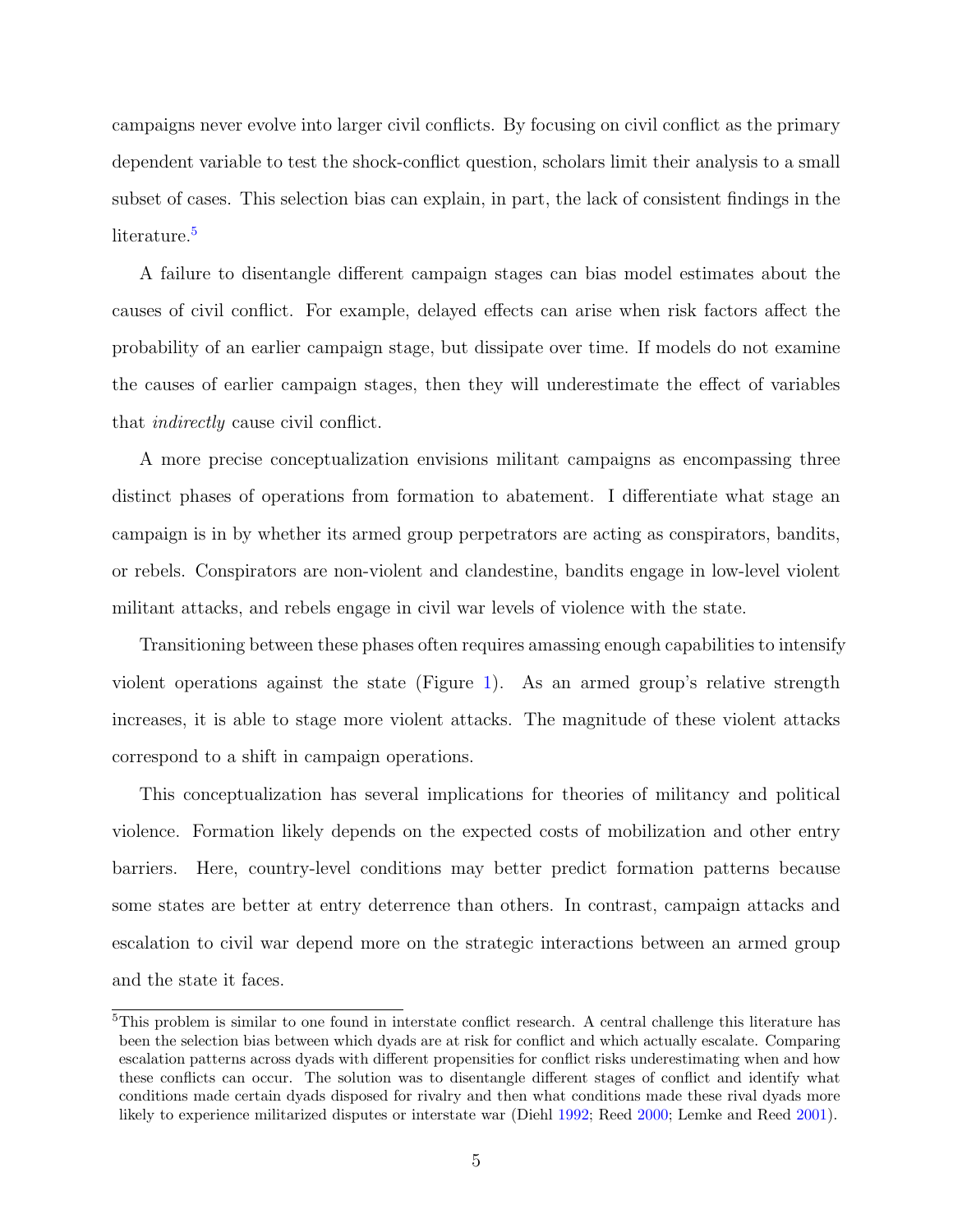<span id="page-5-0"></span>Figure 1: Three Stages of Militant Campaign. An armed group evolves through several distinct stages of activity as its relative strength changes. Armed groups in the incipient stage are relatively weaker than the state. Armed groups in the civil war stage ('rebels') engage in more violent attacks than armed groups in the low-level violence stage ('bandits') and those in the non-violent latent stage ('conspirators').



I build on a growing set of research to suggest these early campaign events are a distinct, but important, part of understanding militancy.<sup>[6](#page-0-0)</sup> When a militant campaign initially forms, its organizers are often weak and susceptible to destruction if discovered. In order to survive, armed groups in this stage are often conspiratorial. They have incentives to avoid state detection and refrain from the use of violence while they secretly mobilize support for their cause. The time it takes to acquire resources and attract supporters while avoiding state detection often creates a lag in when a militant campaign first emerges and when its conducts enough violent attacks to meet the criteria for civil war. This carves out a pre-war campaign stage where conditions can shift, changing the probability of civil war onset.

In some cases, an armed group might skip a campaign stage. If an armed group initiates violence immediately upon formation, then it skips the latency stage of its campaign. If a conspiratorial campaign prepares long enough, then its members might accumulate sufficient capabilities to immediately transition to civil war.

In other cases, armed groups never transition their campaigns out of a particular stage. Civil war is a relatively rare occurrence, but low-level political violence is not. Most campaigns never transition to the rebel stage, but instead remain in the bandit stage of operations. Some campaigns cycle back and forth between non-violent and low-level violent

 ${}^{6}$ See, for example, Findley and Young [\(2012\)](#page-30-9), Lewis [\(2016\)](#page-30-4), Larson and Lewis [\(2018\)](#page-30-5), and Bartusevicius and Gleditsch [\(2019\)](#page-29-6).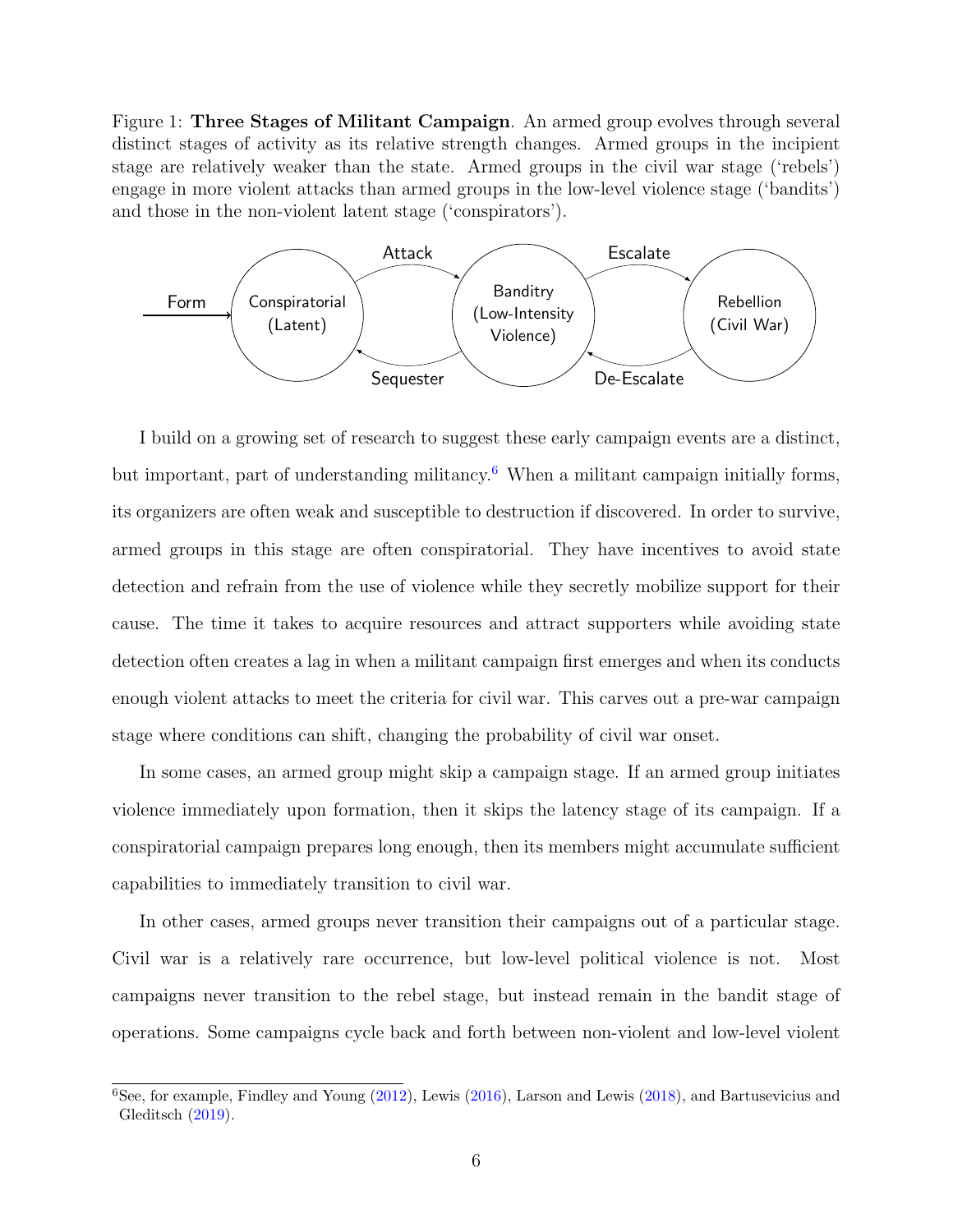operations.

Conceptualizing formation as analytically distinct from civil war onset is important to further understanding the causes of these conflicts. The following sections illustrate how disentangling these two stages can better illuminate the causes of militant campaigns. It can also help differentiate between the short-term and long-term risks of economic shocks.

## 3 Economic Shocks, Formation, and Civil War

The lag between formation and civil conflict generates a concern that existing models of militant campaigns erroneously discount time-varying factors, like economic or political shocks. These factors could affect earlier stages of a militant campaign like formation, but dissipate long before civil war erupts. Conversely, these conditions could affect the transition to civil war, but have relatively little effect on when or why a militant campaigns forms. This section theorizes why these disparate effects might arise in the context of negative economic shocks.

I argue worsening economic conditions could catalyze militant campaign formation by lowering the opportunity costs to formation, weakening the state's capacity to immediately deter a new campaign, and providing a focal point for mobilization. However, it may not lead to a concurrent increase in the probability of war because the shock's effect dissipate before an armed group amasses the capability to transition to civil war.

I build on existing research that the mechanisms underlying the shock-civil conflict relationship can also explain why militant campaigns form. If negative economic shocks lower the opportunity costs to launch a rebellion, then they should also lower the opportunity costs sufficiently to form any militant group. Shocks could precipitate militant formation by lowering the opportunity costs to formation.<sup>[7](#page-0-0)</sup>

The opportunity cost mechanism argues worsening economic conditions increase the

<sup>&</sup>lt;sup>7</sup>In the rest of this section, I develop these explanations in the context of negative economic shocks, but the logic could also be extrapolated to explain the impact of political shocks on militant campaign dynamics.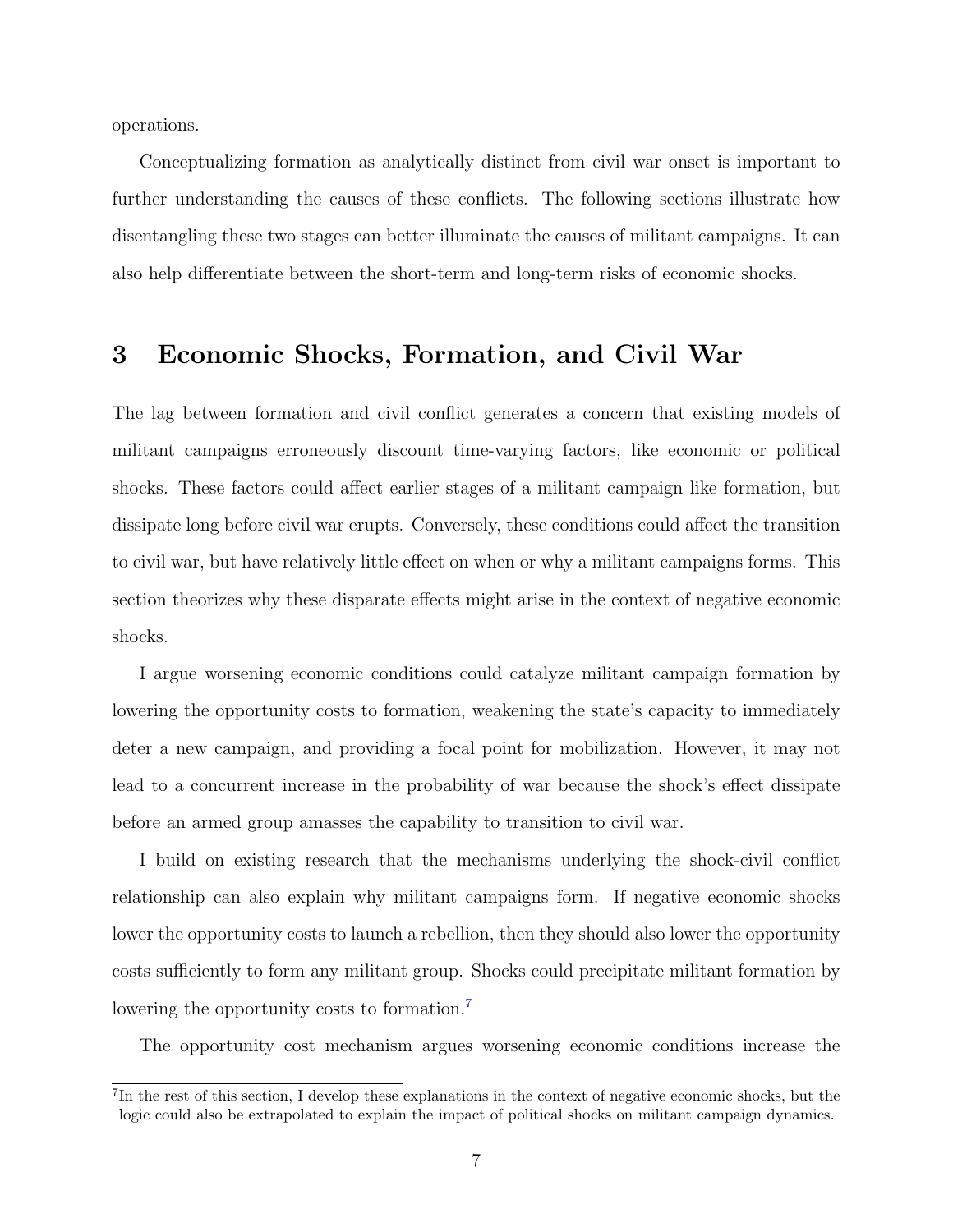probability of formation because it lowers the opportunity costs to fighting (Miguel, Satyanath, and Sergenti [2004;](#page-31-1) Besley and Persson [2008;](#page-29-7) Chassang and Miquel [2009\)](#page-29-4). Negative shocks lower the export revenue from a given commodity, sparking a drop in disposable income. The loss lowers the perceived opportunity costs to fighting because individuals have less to sacrifice if they take up arms. Shocks mobilize individuals to support militant campaigns, increasing an armed group's capabilities, and enabling the group to overcome the initial entry barriers to formation.

Similarly, shocks can serve as a focal point that helps individuals overcome the collective action problem in deciding whether or not to mobilize (Kuran [1991;](#page-30-10) Lichbach [1998\)](#page-30-11). This can make coordination efforts easier, enabling individuals to assemble.

In contrast, the state capacity mechanism argues that negative economic shocks undermine the state's counterterrorism and counterinsurgency effectiveness (Fearon and Laitin [2003;](#page-30-2) Ross [2006\)](#page-31-3). States rely on key detection, monitoring, and policing capabilities to deter and respond effectively to emerging militant threats. Poor economic conditions cause the state to lose tax revenues on export flows. This loss in revenue hampers the state's ability to collect intelligence, equip security forces, and deter new armed groups from materializing.

Negative economic shocks may also affect a state's ability to deter militant campaigns from forming. Since the negative consequences of a shock dissipate over time, the state cannot credibly agree to accommodate potential militant demands in order to deter formation because the armed group fears the state will repress it once the state recovers (Fearon [2004;](#page-30-12) Dal Bo and Powell [2009\)](#page-29-8). This shock creates a commitment problem that increases the risk of militant formation.

Concurrently, shocks may not directly increase the risk of civil conflict for two reasons. First, the decision to form a group is much less costly than the decision to initiate violence and transition to civil war. An armed group requires a certain amount of capabilities to launch an insurgency and transition to civil war, but acquiring these capabilities often takes time. The transitory nature of an economic shock can make it difficult for an armed group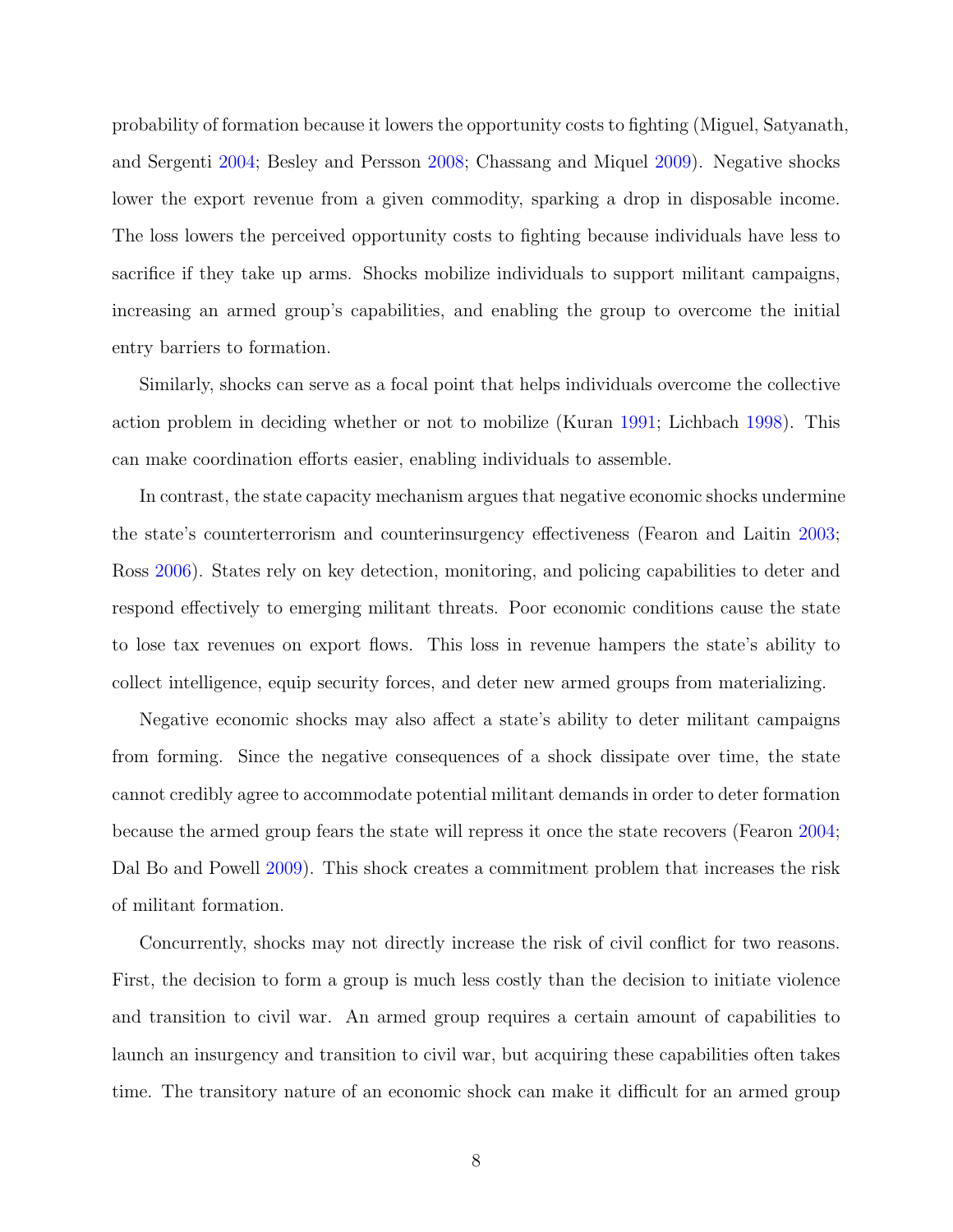to surpass this organizational threshold within a given window of opportunity. Amassing capabilities often takes time, but armed groups face detection and destruction by state forces the longer they operate. For example, hit-and-run guerrilla attacks against military posts can help an armed group accumulate weapons to fight, but these attacks can also reveal information about its existence making its campaign vulnerable to counterterrorism and counterinsurgency operations.

Second, states often have incentives to deter and confront armed groups when they first emerge. If the state believes militant campaigns will evolve into stronger threats in the future, then the state may allocate counterterrorism and policing resources to weaken – and potentially destroy – militant campaigns shortly after formation. These efforts can degrade a campaign's strength and delay its likelihood of escalating.

For example, after the Arab Spring unleashed a wave of conflict in Syria and Libya, it was thought political instability in these countries could spur demonstration effects in other countries. It did. Shia militant groups in Bahrain – like Saraya al-Ashtar Saraya Mukhtar, Saraya al-Kasar, Saraya Waad Allah, Saraya al-Muqawama al-Shabiya, formed in 2012 and 2013, demanding the same goals of regime change as others throughout the Middle East. Concurrently, shocks in neighboring countries also incentivized states like Bahrain to increase policing and repression efforts to stabilize its own rule. These activities made it harder for Shia militants to grow strong enough to spark a civil war the way militants in other countries had done.

Similarly, the state may be able to recover from a shock and eventually allocate resources to respond to a militant campaign. If an armed group cannot accumulate enough capabilities to survive the state's response by the time the shock dissipates, then the campaign may be destroyed before ever transitioning to civil war.

Collectively, these challenges can explain why a lag often arises between when an militant campaign forms and when, if ever, it transitions to civil war. Even if a shock catalyzes militant formation, its effect may dissipate or be overcome by other events affecting the risk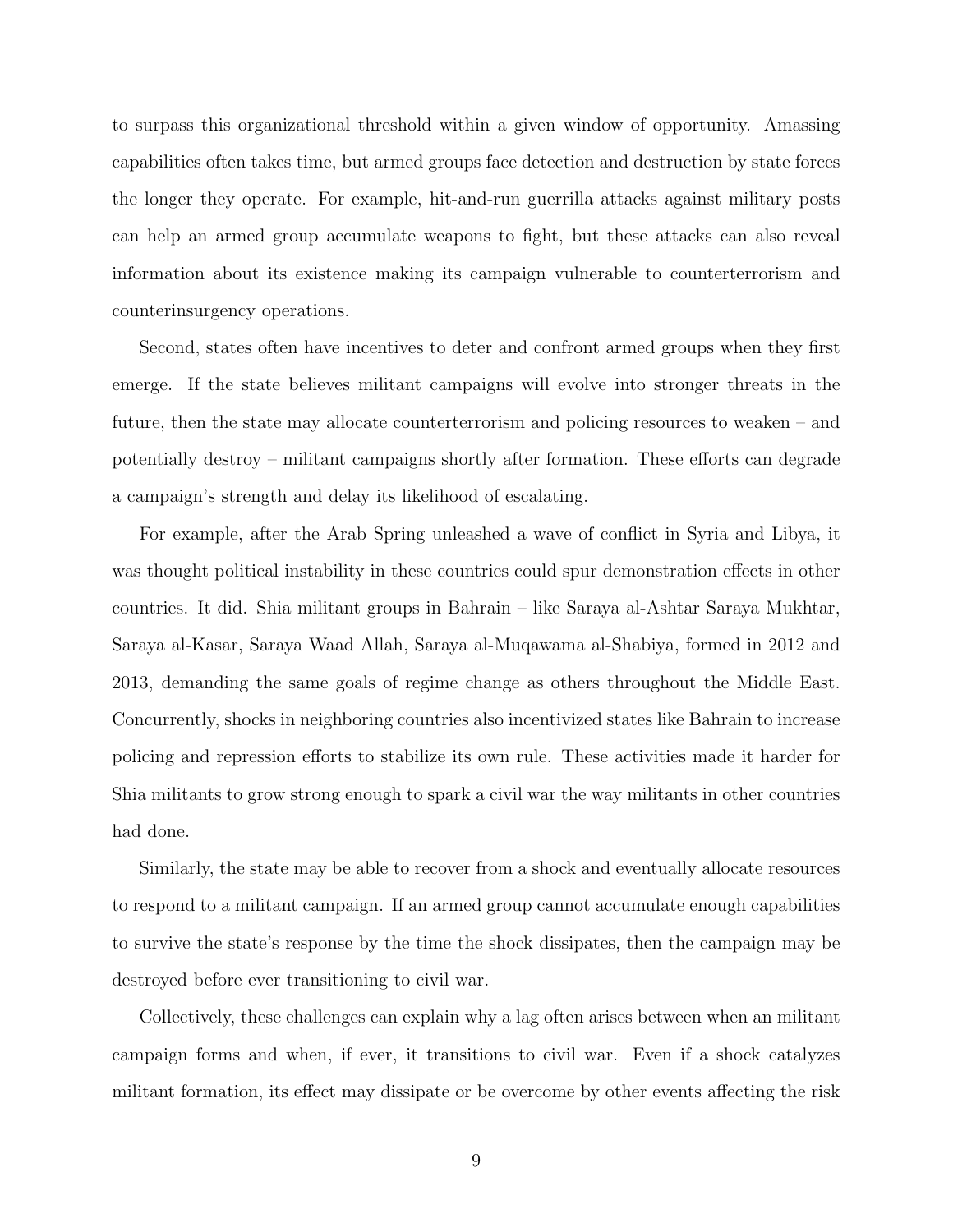of civil war.

## 4 Empirics

This section tests how negative economic shocks affect the likelihood of campaign formation relative to civil war onset. If models do not separately examine when campaigns form, then they will erroneously discount the effect of time-varying factors on militancy. This lagged effect would then explain why empirical evidence for the economic shock-civil conflict relationship is mixed.

I assess these intuitions by examining whether economic shocks have differential effects on the evolution of armed group campaigns. The outcome variable is based on when a militant campaign forms. For comparison, I also replicate existing work by examining when a militant campaign escalates to civil war (Malone [2020\)](#page-30-7). The population of armed groups and their campaigns come from the Armed Group Dataset (AGD), which records organizational information about the activities of 1,202 armed groups operating in 127 countries between 1970 and 2012. An armed group is defined as an organized and independent group of non-state actors that justify their use of violence in the pursuit of political control against the state.[8](#page-0-0) It is included in the dataset if it commits at least one act of political violence during this timeframe.

The dataset records key information about when an armed group forms, when it initiates violence, and when – if ever – its campaign activities intensify enough to surpass the violence threshold demarcating civil conflict. A group often forms when it first organizes as an independent organization. This often takes the form of initial political meetings, signing manifestos, or other proclamations denoting the group's existence. In cases where this information is missing, the dataset records a group's formation based on the date it first initiates violence. As a robustness check, I recode formation based solely on when a group

<sup>&</sup>lt;sup>8</sup>In practical terms, this means we do not examine the conflict propensity of state-sponsored militias, criminal organizations, or apolitical organizations.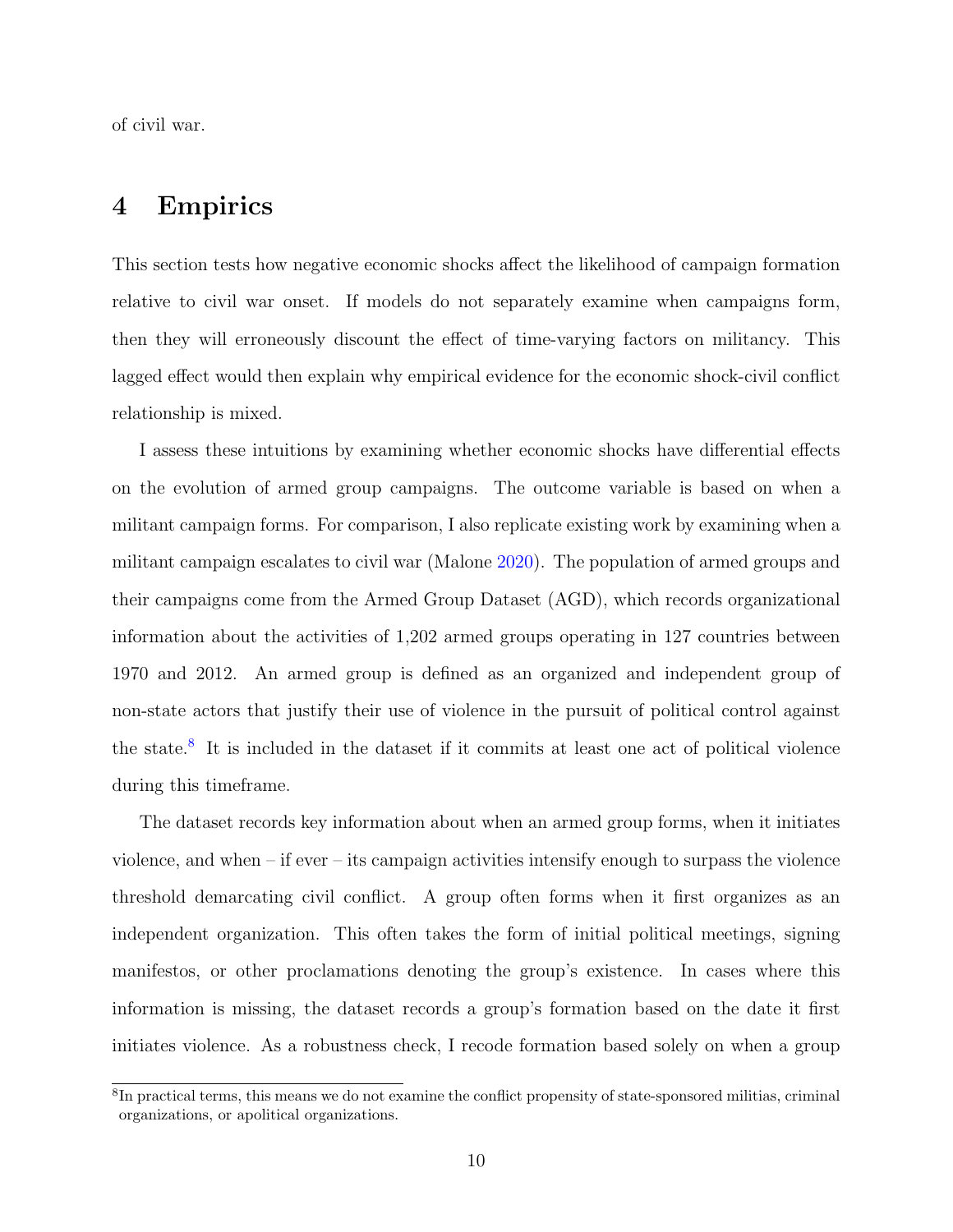initiates violence and find nearly identical results.

In order to measure different phases of a militant campaign, I focus on when an militant campaign forms and when a militant campaign first surpasses the 25-battle death threshold. I use data on armed groups between 1970-207 from the AGD and the Uppsala Armed Conflict Dataset to identify a set of 944 relevant militant campaigns. I collapse this group-level information to the country-level by creating a binary variable for whether any militant campaign forms or transitions to civil war in a given country-year . The correlation between formation and civil war is 0.26. Approximately 28% of the 944 militant campaigns eventually escalate to civil war (Malone [2019\)](#page-30-6).

Figure [2](#page-11-0) shows the mean occurrence of militant campaign formation at the country-year. If militant campaign formation is driven by time-varying factors like shocks, then we might expect to see a relatively low mean occurrence. A singular shock causes a large number of campaign within a country to form. If campaign formation occurs under more idiosyncratic conditions, then we might expect to see a relatively larger rate of occurrence.

The mean frequency of militant group formation varies substantially across countries. Throughout Asia, the Middle East, and Sub-Saharan Africa, militant groups tend to occur relatively infrequently. This would suggest groups emerge in sudden or short-wave bursts of activity. In cases with a high proportion of militant group formation, ongoing conflicts create permissive conditions for militant campaigns to form across multiple years. Militant formation occurs more frequently in states with long-standing historical conflicts like the Northern Ireland conflict in the United Kingdom, the Israel-Palestine conflict, or the three different civil wars in Chad.

I measure worsening economic conditions using data on export commodity price shocks.In the most robust series of tests on the shock-conflict relationship to date, Bazzi and Blattman [\(2014\)](#page-29-2) use new data on export price shocks for 65 different commodities in 118 countries from 1957 to 2007. They find across a series of different specifications that negative economic shocks have no corresponding effect on conflict onset but weakly affect conflict duration.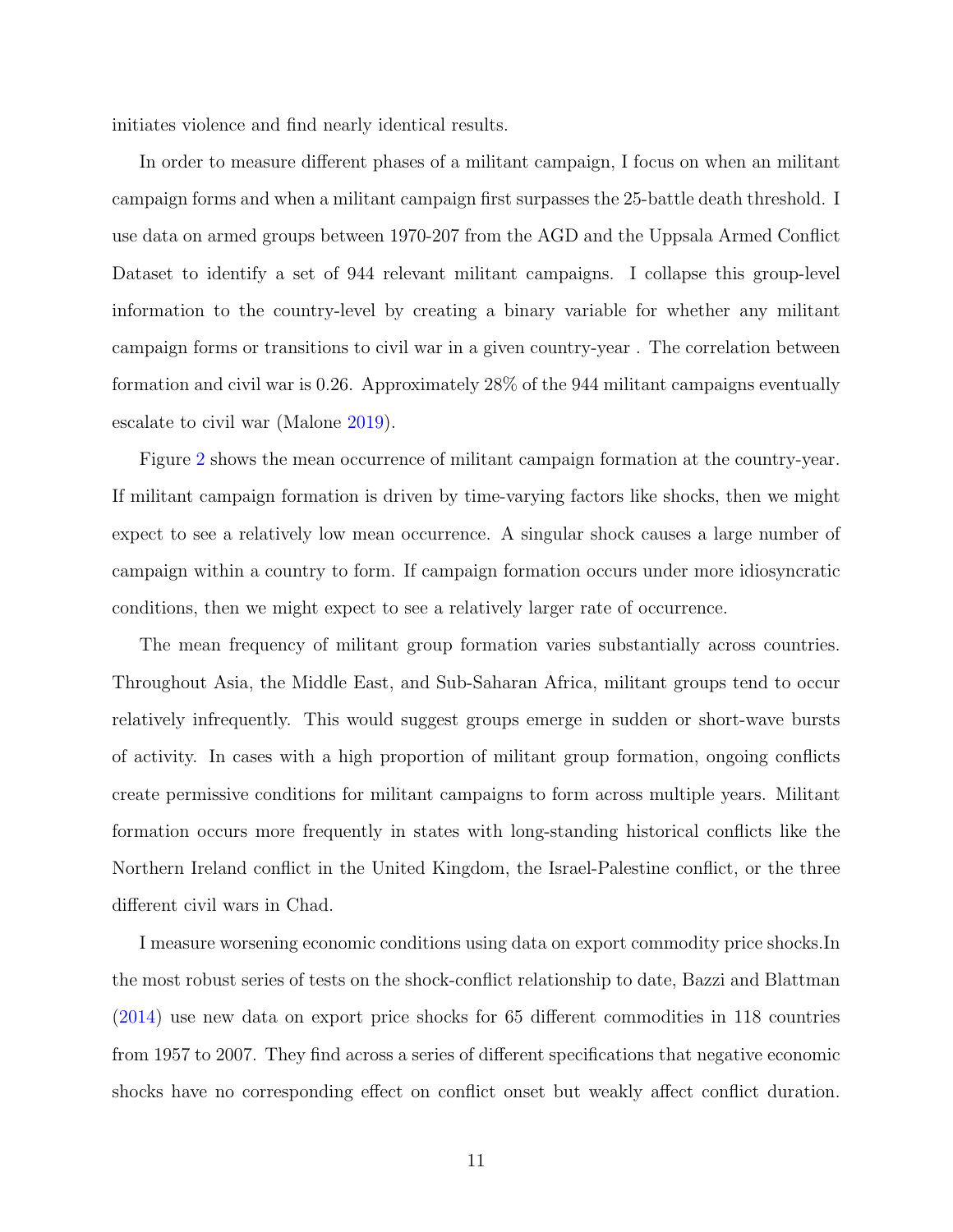<span id="page-11-0"></span>Figure 2: Distribution of Formation Variable. The mean occurrence of militant campaign formation at the country-year level across countries that experience at least one civil war during the 1970-2012 time period with 95% confidence intervals. The dependent variable is a binary variable measuring whether any militant campaign forms in a given year. If a country never experiences militant violence, the point estimate is zero.



Nevertheless, commodity shocks provide a relatively exogenous source of variation to incomes within a country and are a popular instrumental variable in econometrics research (Bruckner and Ciccone [2010;](#page-29-9) Dube and Vargas [2013\)](#page-30-1). The dataset records price changes for different classes of good then creates a composite measure based on the country's relative export dependence of that commodity.

The independent variable is the change in export commodity price indexes between year t and year  $t-1$ . The price index is measured as a "geometric average of of all commodity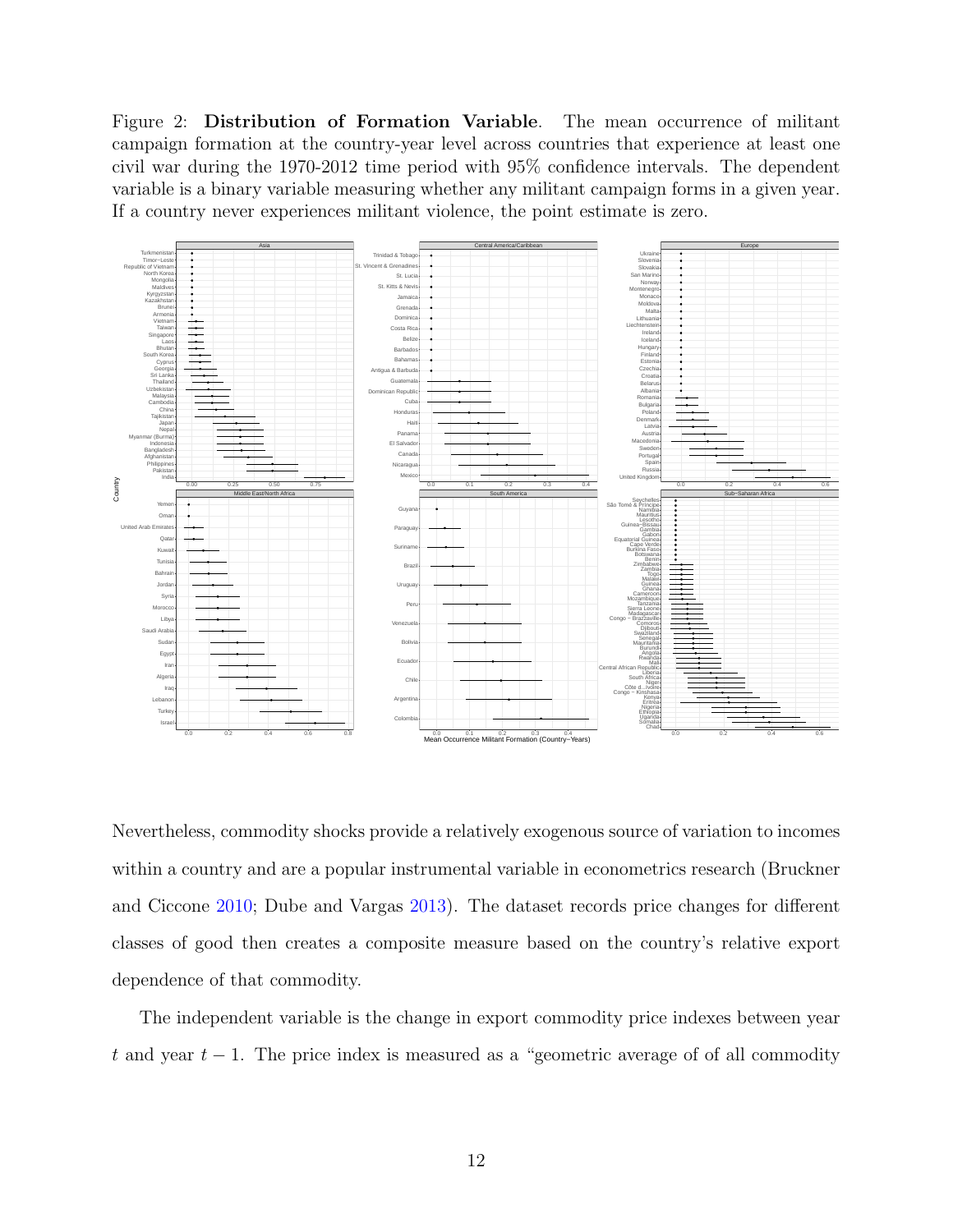export prices weighted by lagged export shares" (Bazzi and Blattman  $2014$ ).<sup>[9](#page-0-0)</sup> The indicator is scaled such that a negative price index change corresponds to less income for the exporting country and worsening economic conditions. Since the indicator is the first difference in pricing, the mean is zero and the standard deviation is one. In order to control for serial correlation, I include lagged versions of the independent variable that adjust for previous shocks.

An omitted variable concern is the conflict environment in which militant campaigns form or escalate to civil war. A larger number of pre-existing campaigns could decrease the risk of militant campaign formation due to inter-group competition for resources. If an existing armed group is already fighting against the government, it may be easier for individuals to join that group's campaign rather than try to build their own. More campaigns could also make it harder to transition to civil war. The outbidding logic in terrorism research suggests that groups may fight each other in order to reduce competition for resources (Crenshaw [1981\)](#page-29-10). Internecine fighting undermines a campaign's ability to acquire enough resources to transition to civil war because it must compete against other groups.

Alternatively, more militant groups could increase the risk of campaign formation and civil war. If the state has a finite amount of counterinsurgency resources to expend, then as the number of pre-existing militant campaigns grow, the state can devote fewer resources to every threat. This can reduce the entry barriers to formation and enable weaker than normal groups to form independent of a shock. More militant groups can also increase the risk a campaign transitions to civil war. If the state does not allocate enough resources to repress a group, the campaign may be able to exploit this miscalculation and escalate its campaign. I include a logged count of the number of other militant campaigns operating in the country based on data in the AGD. The number of pre-existing campaigns range from 0 to 70 with a mean of 1.89. Given these variables, there is enough information to test how economic shocks affect different phases of a militant campaign.

 $\overline{^{9}$ See Bazzi and Blattman [\(2014\)](#page-29-2) p. 7-8 for more on their data collection efforts.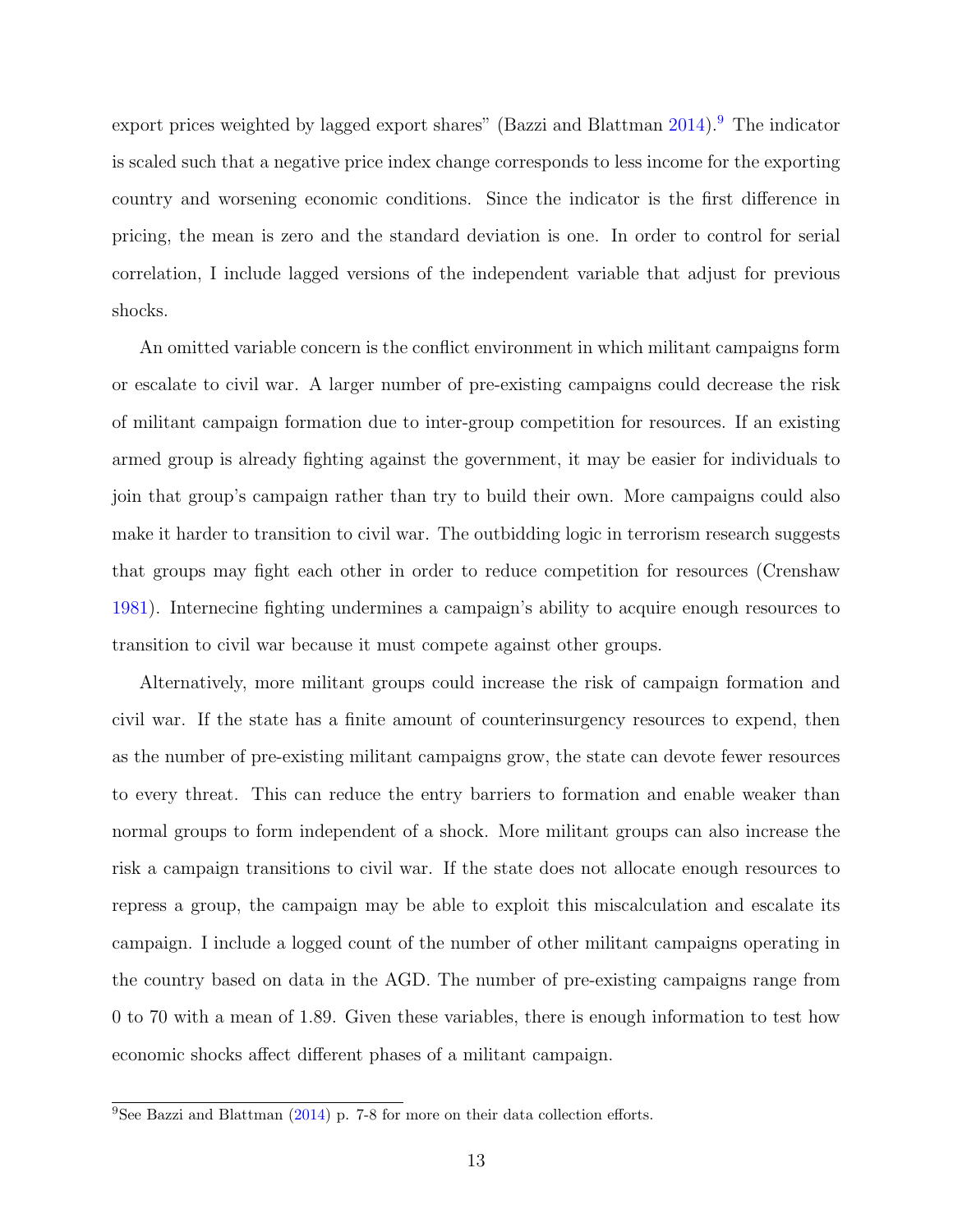#### 4.1 Results and Discussion

I estimate the relationship between worsening economic conditions and different stages of militant campaigns using a linear probability model. The key comparison is whether disentangling militant campaign formation from the transition to civil war results in different outcomes. If economic shocks have differential effects, then we expect worsening conditions to only drive militant campaigns to form. Specifically, we expect a negative relationship between a change in the price index and the probability of group formation. There should be no discernible effect on whether a militant campaign escalates to civil war or not.

The full estimating equation includes measure of the current shocks and lagged versions of the shock in order to adjust for time-dependence and autocorrelation. I multiply the outcome variable by 100 in order to improve the interpretability of the results.

I also control for country-invariant factors that could affect the probability of civil war by including country fixed effects. I also include year fixed effects to control for common global shocks like the fall of the Soviet Union or economic recession that could overall affect the rate of campaign formation and war onset. Finally, I also include country-specific time trends. If the prevalence of civil war has been increasing over time as some data suggests, then adding a linear time trend that varies by country will adjust for this. The findings are included in Table [1.](#page-14-0)

Model 1 presents a baseline model of price shocks on the probability of campaign formation. The coefficient for a shock in the last year is negative and statistically significant indicating an inverse relationship between economic conditions and militant campaign dynamics. In other words, a one-unit index drop in commodity prices is associated with a 1.05 percentage point increase in the probability of formation. The lagged effect of a shock from two years ago is statistically significant, but the coefficient size is not substantially different.

Model 2 re-estimates the results adding a control variable for the number of pre-existing militant campaigns in the country. The principal result does not substantially change. The coefficient on the logged number of militant campaigns is negative; a 1% increase in the the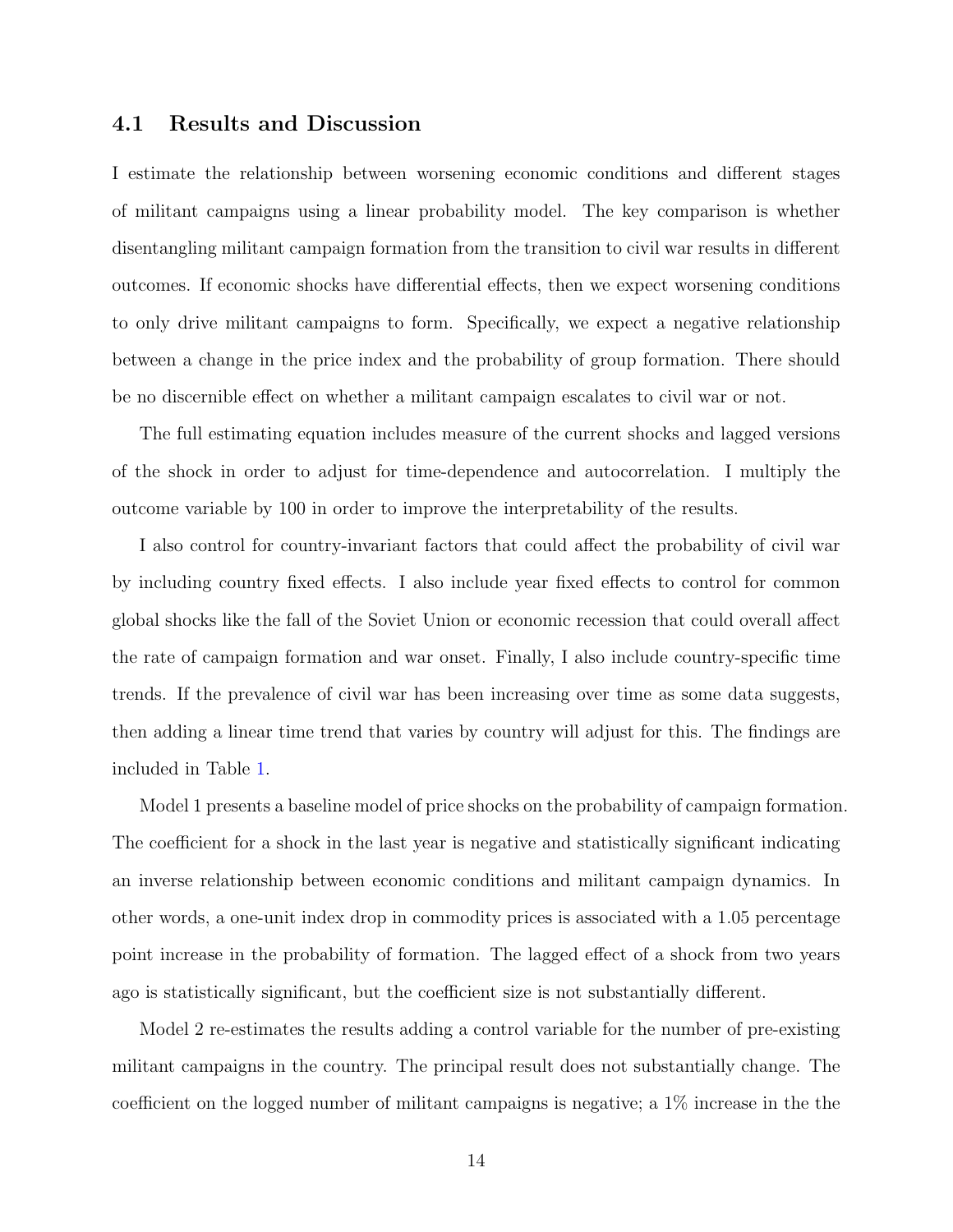<span id="page-14-0"></span>Table 1: Effect of Economic Shocks on Militant Campaigns. This is linear probability model examining whether militant campaign forms or transitions to civil war in a given country year. The outcome variable is multiplied by 100 in order to ease interpretability. The independent variable is the export price shock of a given commodity measured by how much the price changes over one year and weighted by that country's export dependence on a given good.

|                             | Model 1   | Model 2   | Model 3 | Model 4   |
|-----------------------------|-----------|-----------|---------|-----------|
| <b>OUTCOME</b>              | PR(FORM)  | PR(FORM)  | PR(WAR) | PR(WAR)   |
| PRICESHOCK $_t$             | $-1.05**$ | $-1.03**$ | $-0.08$ | $-0.06$   |
|                             | (0.48)    | (0.47)    | (0.26)  | (0.27)    |
| PRICESHOC $K_{t-1}$         | $-0.53$   | $-0.58$   | $-0.30$ | $-0.28$   |
|                             | (0.46)    | (0.46)    | (0.26)  | (0.26)    |
| PRICESHOC $K_{t-2}$         | $-1.14**$ | $-1.16**$ | $-0.14$ | $-0.11$   |
|                             | (0.54)    | (0.55)    | (0.19)  | (0.19)    |
| $LN(NOMILITANTS)_{t-1}$     |           | $-4.39*$  |         | $7.57***$ |
|                             |           | (2.53)    |         | (1.62)    |
| Country FE                  | Y         | Y         | Y       | Y         |
| Year FE                     | Υ         | Y         | Y       | Y         |
| Country-Specific Time Trend | Y         | Y         | Y       | Y         |
| $R^2$                       | 0.25      | 0.25      | 0.16    | 0.17      |
| Adj. R $^2$                 | 0.20      | 0.20      | 0.10    | 0.11      |
| Num. obs.                   | 4210      | 4098      | 4210    | 4098      |
| <b>RMSE</b>                 | 30.65     | 30.74     | 19.69   | 19.76     |

 $^{***}p < 0.01,$   $^{**}p < 0.05,$   $^{*}p < 0.1$  DV multiplied by 100. SE clustered by country.

number of militant campaigns is associated with a 5% decrease in the probability a new militant campaign forms the following year. This would suggest that a larger number of pre-existing militant campaigns deters new campaigns from forming and pose their own set of entry barriers.

Model 3 uses the same baseline specifications as Model 1, but changes the dependent variable to whether or not the militant campaign transitions to civil conflict in a given year. Consistent with expectations, there is no significant relationship between a price shock and the probability of civil war. Further, the point estimate is almost close to zero. An analysis of variance test between Model 1 and 3 shows statistically significant differences between the two models. Price shocks explain a larger proportion of the variation in militant campaign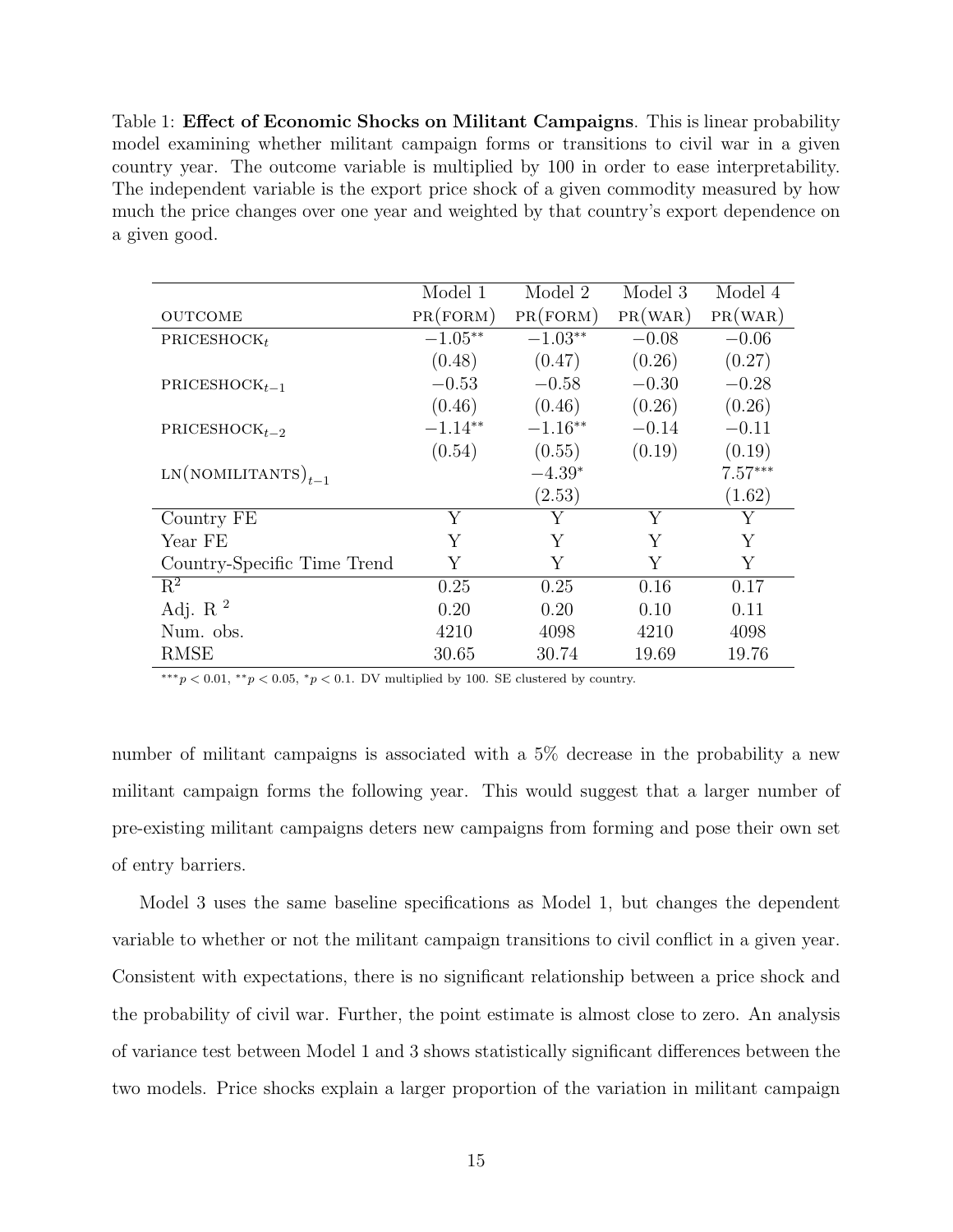formation than they do for civil conflict.

Model 4 examines whether these results are driven by an omitted variable bias by including a measure for the logged number of militant campaigns. There is again no evidence that changing economic conditions affect the probability of civil war, consistent with prior findings. The point estimate is negative, but close to zero and statistically insignificant. In contrast to Model 2, the coefficient on pre-existing militant campaigns is positive and statistically significant. As the number of pre-existing militant campaigns in a country increases, the probability at least one of them escalates their campaign to civil war is increasing. This provides suggestive evidence that the dynamics governing militant campaigns differ across stages. It also highlights the need for future research to unpack why a particular variable might have very different effects on the evolution of militant campaigns.

Overall, these results provides suggestive evidence that price shocks affect militant campaign formation, but not civil war onset. This has two consequences. First, it provide evidence that negative economic shocks might weakly affect militant formation by impeding the state's ability to detect a threat. Second, since shocks are transitory events, it suggests civil conflicts occur under different conditions than militant formation.

### 4.2 Alternate Explanations and Robustness Checks

I run a series of robustness checks to check against alternate explanations. These checks include alternate specifications of the formation variable and price shocks. An alternate explanation is that formation dynamics are intrinsically different from the decision to use violence. While an armed group might have broad discretion on when it chooses to form, the decision to use violence depends on how the group interacts with the state. Structural risk factors are less likely to determine when initial violence begins because there are other idiosyncratic or unobservable factors driving this decision-making.

I use an alternative measure of the dependent variable that focuses on the decision to initiate violence rather than just the decision to form. If negative price shocks make it more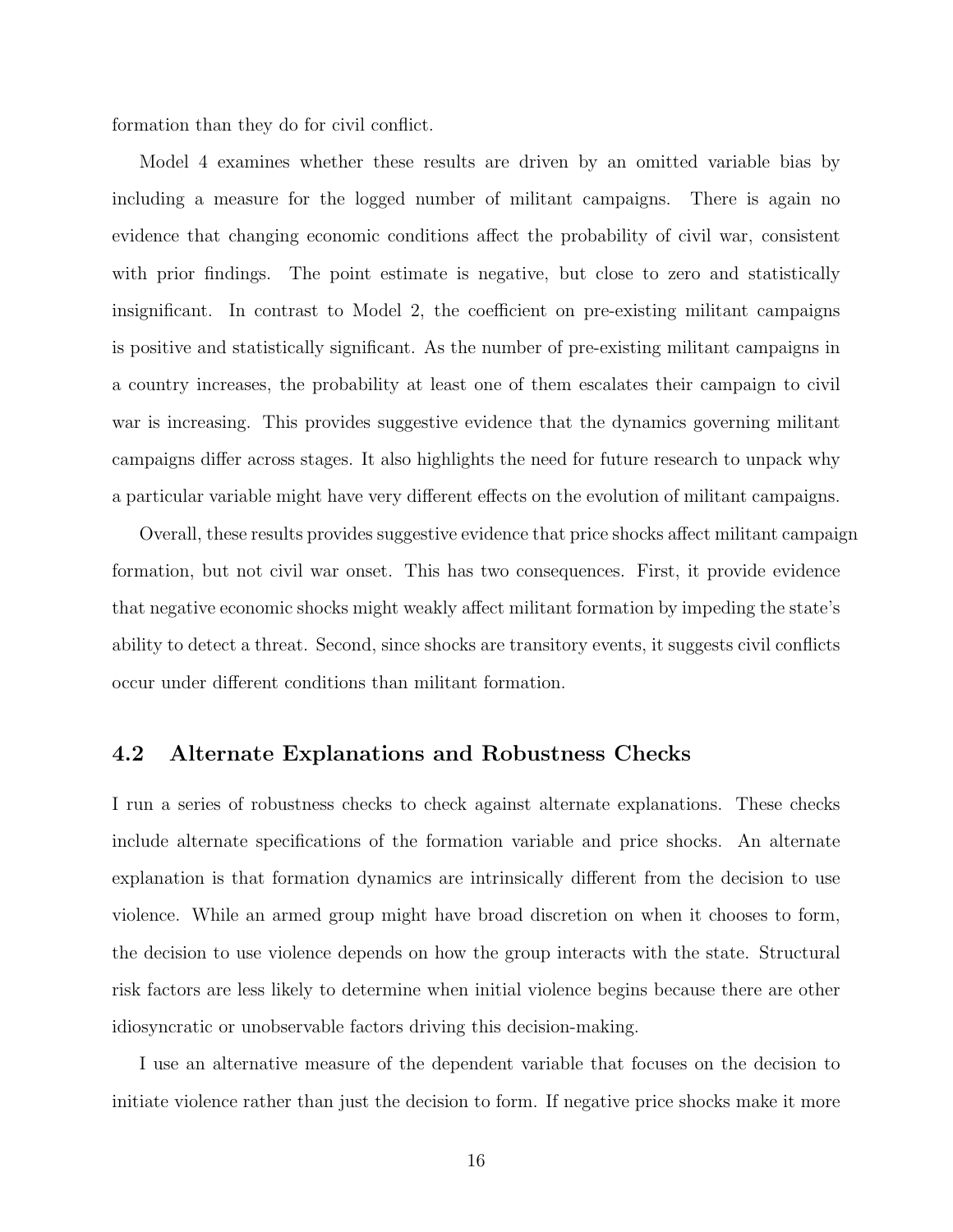likely individuals will begin to use violence, then they should also affect the decision to use violence. The results are similar to those in Table [1.](#page-14-0) Negative price shocks increase the probability a militant campaign initiates violence. However, the coefficient sign is still not largely different from the non-significant results suggesting a weak relationship at best.

Another explanation is that the results are spurious because they do not account for consumption shocks. The opportunity cost mechanism suggests negative price shocks should make consumption patterns harder to maintain because it changes the amount of disposable income consumers have on hand. If demand does not shift in response to changes in export revenues, then the result could be spurious. I include consumption shocks by interacting food and fuel price shocks with country fixed effects to allow for consumption patterns to change over time. Adjusting for consumption shocks does not change the results and, in fact, leads the coefficient for the one-year lagged economic shock on militant campaign formation to grow in magnitude.

A second competing explanation is that measurement error could drive the results. The time span here (1970-2007) is more restrictive than the time span studied in previous shock-civil war studies (1957-2007). If patterns of militancy were more sporadically tied to global shifts in commodity prices between 1957-1970, then the results in Model 1 of Table [1](#page-14-0) could be interpreted as spurious. However, each model contains country-varying time trends to control for this issue. Further, in the appendix, I remove these time trends and find no change in the the results.

The different robustness tests here and additional ones in the Appendix all lead to a similar conclusion: negative economic shocks weakly increase the probability of militant formation. Economic shocks make it easier to initially organize militant campaigns, but are often not sufficient to precipitate full-scale civil wars.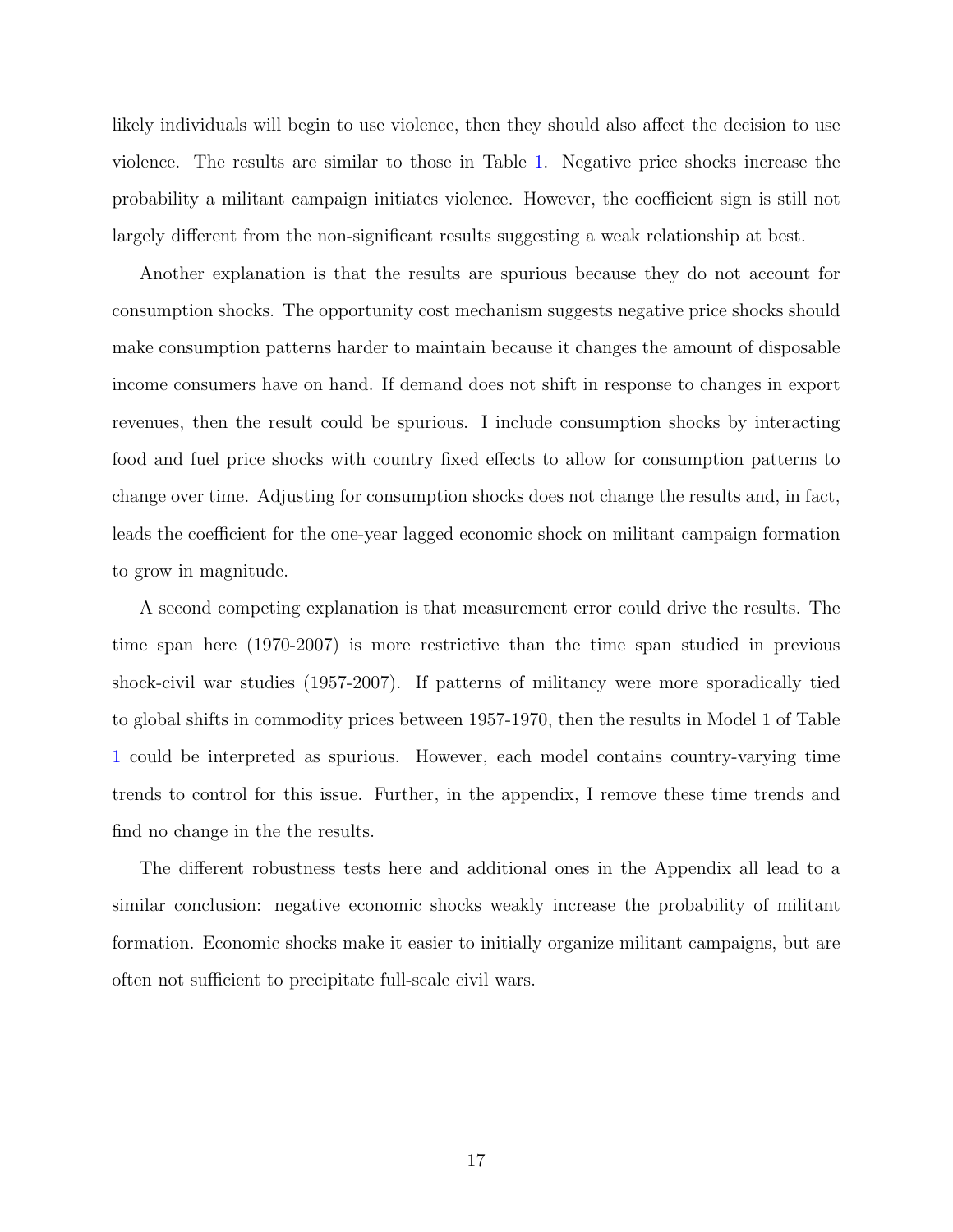### 5 Testing the Mechanisms

This section examines which mechanisms drive the shock-formation relationship. It first examines whether changing opportunity costs or changing state capacity incentivize militant campaigns to form. It then turns to examine how economic shocks affect the short-term and long-term trajectory of different militant groups.

### 5.1 Opportunity Costs and Labor Mobilization

The opportunity cost and state capacity mechanisms make competing predictions about what types of shock should facilitate militant formation. They also make predictions about what types of armed groups should be more likely to form in response to these shocks. I combine disaggregated commodity data with organizational data on a militant campaign's initial recruitment base to see which mechanism is at play.

The opportunity cost mechanism implicitly assumes only shocks to labor-intensive sectors, like agriculture or perennial goods, trigger this outcome because personal incomes fluctuate in response to market price changes (Dal Bo and Dal Bo [2011;](#page-29-11) Dube and Vargas [2013\)](#page-30-1). Negative agricultural and perennial shocks foster mobilization. Changing opportunity costs may reduce the opportunity costs to fighting and attract more supporters, but they may not increase an armed group's relative capabilities.

The state capacity mechanism assumes shocks to highly-taxed industries like oil, natural gas, and other extractive resources should increase the risk of formation (Fearon [2005;](#page-30-13) Bazzi and Blattman [2014\)](#page-29-2). Negative extractive shocks decrease the relative strength of the state, weakening their ability to deter militant campaigns from forming. I disaggregate economic shocks by whether they affect annual agricultural exports (wheat, corn, soybean), extractive exports (oil, natural gas, coal), or perennial exports (wood, coffee, cocoa) using data from Bazzi and Blattman [\(2014\)](#page-29-2).

In addition, these shocks should have differential effects on the *types* of militant campaigns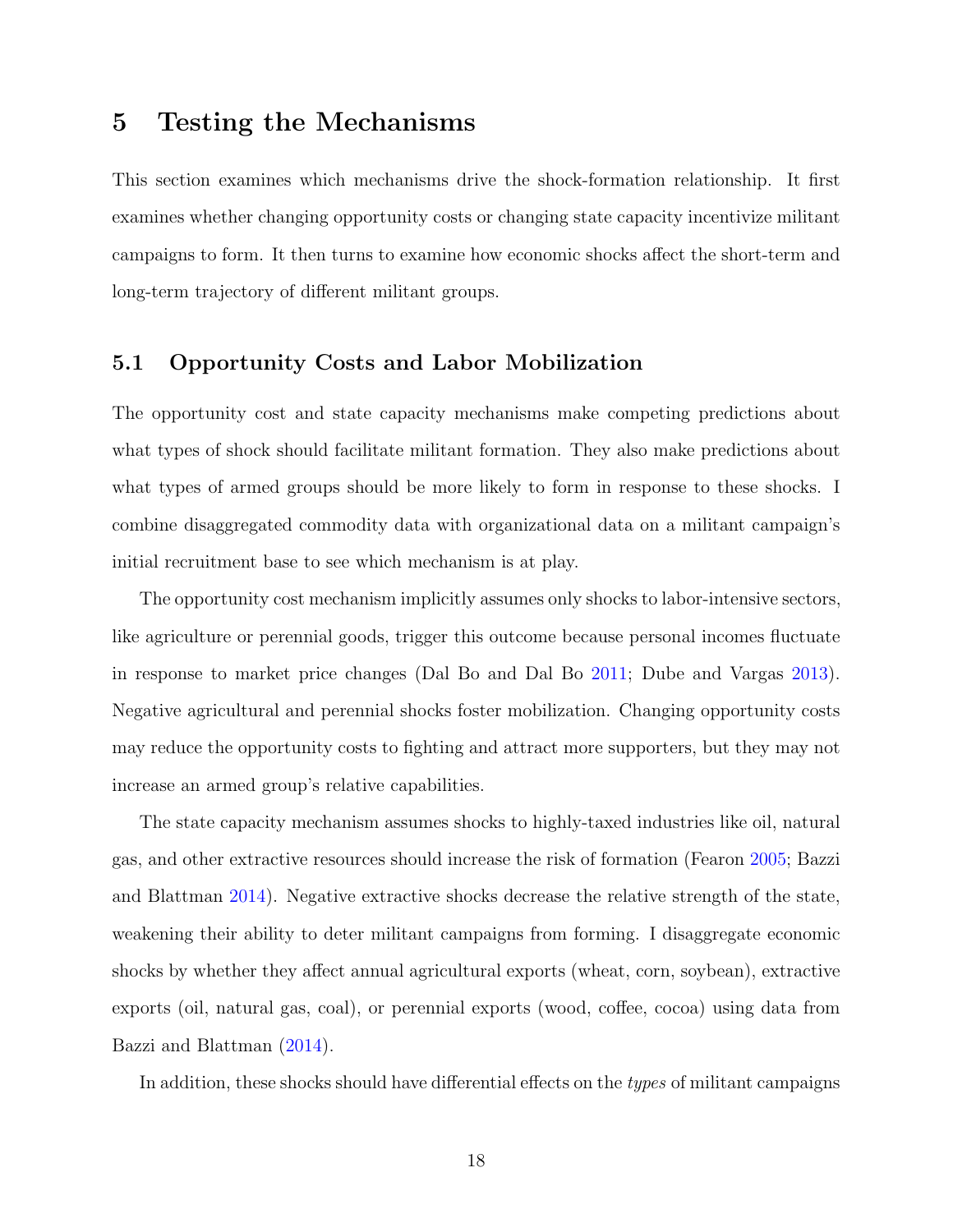that form. If the opportunity cost mechanism is correct, certain social bases should be more likely to form militant campaigns in reaction to these shocks. For example, labor communities should be more sensitive to negative agricultural shocks because these sectors tend to be more labor-intensive. Youth groups may also be more sensitive to shocks that affect labor-intensive sectors (cincotta security 2003; Urdal [2004\)](#page-31-4). Shocks reduce employment opportunities for students and other youth groups, reducing their opportunity costs to mobilizing a response against the state. In contrast, if the state capacity mechanism is correct, then characteristics of the armed group are less relevant. The social base of an armed group does not determine their sensitivity to a given shock. A summary of these predictions are in Table [2.](#page-18-0)

<span id="page-18-0"></span>Table 2: Predicted Relationship between Shock Type and Militant Type The predicted relationship between a commodity price shock and militant group type. Negative shocks to labor-intensive sectors (e.g. agriculture) should increase the probability of labor-based formation, but have no effect on other groups. Negative shocks to less labor-intensive sectors (e.g. oil and gas) should increase the probability of both labor and non-labor based formation.

| Shock Type/Militant Type                     |       | Labor Base   Non-Labor Base |
|----------------------------------------------|-------|-----------------------------|
| Agricultural Shock<br>(More Labor-Intensive) | $(-)$ | N/A                         |
| Extractive Shock<br>(Less Labor-Intensive)   | $(-)$ | $(-)$                       |

In order to test these predictions, I use additional information from the AGD on the different types of militant campaigns. Building on recent data collection efforts like the Foundations of Rebel Group Emergence dataset, the AGD codes the initial social base of each militant campaign. In many cases, militant campaigns emerge from pre-existing social networks like political parties, religious communities, student groups, or labor unions. This study focuses on groups that assemble around labor and non-labor bases. I measure whether a labor-based campaign forms based on whether it primarily recruited from labor communities, peasants, farmworkers, students, or youth groups in a given country year. I consider all other militant campaigns to be non-labor based. There are 80 country-years where a labor-based militant campaign forms and 647 country-years where a non-labor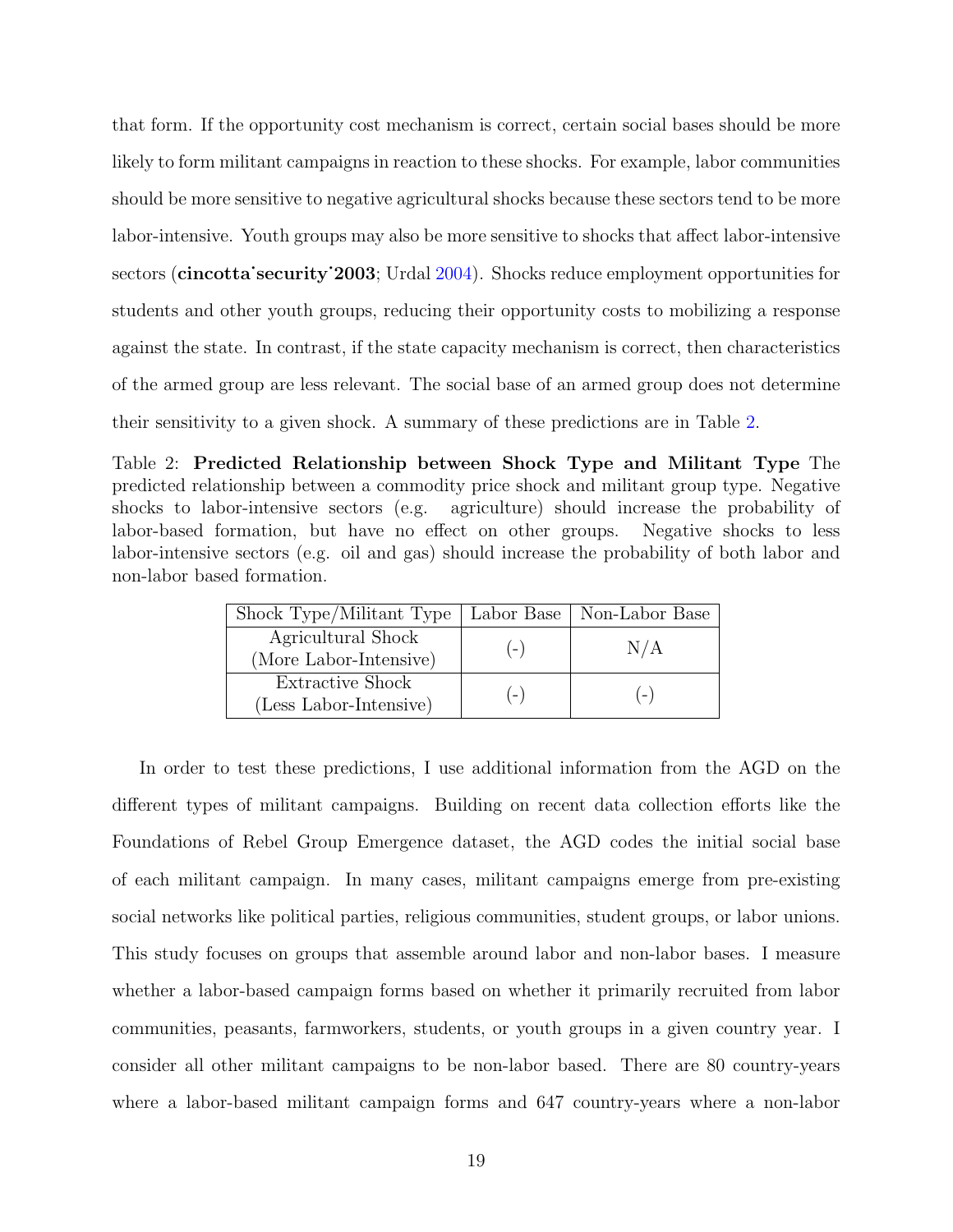militant campaign forms.

If the opportunity cost mechanism is correct, then we expect to see a relationship between agricultural shocks and the probability of labor-based militant formation. If the state capacity mechanism is correct, then we expect to see a relationship between extractive shocks and any militant formation. The results are in Table [3.](#page-19-0)

<span id="page-19-0"></span>Table 3: Effect of Disaggregated Commodity Shocks on Labor and Non-Labor Based Militant Formation. This is linear probability model examining whether a militant campaign forms or transition to civil war in a given country year. The outcome variable is whether a militant campaign forms around a particular social base in a given year.

|                                                                  | Model 1         | Model 2        | Model 3            | Model 4         |
|------------------------------------------------------------------|-----------------|----------------|--------------------|-----------------|
| Initial Social Base                                              | $Pr($ Labor $)$ | Pr(Labor)      | $Pr(Non-Labor)$    | $Pr(Non-Labor)$ |
| PRICESHOCK_AGRICULTURALGOODS $_t$                                | $-0.37$         | $-0.39$        | $-1.21**$          | $-1.17**$       |
|                                                                  | (0.24)          | (0.25)         | (0.58)             | (0.58)          |
| $\label{eq:pricts} \texttt{PRICESHOCK\_AGRICULTURALGOODS}_{t-1}$ | $-0.21$         | $-0.23$        | $-0.49$            | $-0.53$         |
|                                                                  | (0.20)          | (0.20)         | (0.56)             | (0.56)          |
| PRICESHOCK_AGRICULTURALGOODS $_{t-2}$                            | $-0.04$         | $-0.06$        | $-1.66***$         | $-1.66***$      |
|                                                                  | (0.21)          | (0.22)         | (0.61)             | (0.63)          |
| PRICESHOCK_EXTRACTIVEGOODS $_t$                                  | $-0.13$         | $-0.15$        | $-1.37**$          | $-1.33*$        |
|                                                                  | (0.23)          | (0.24)         | (0.69)             | (0.68)          |
| PRICESHOCK_EXTRACTIVEGOODS $_{t-1}$                              | $-0.40^{\ast}$  | $-0.41^{\ast}$ | $-0.28$            | $-0.32$         |
|                                                                  | (0.24)          | (0.24)         | (0.65)             | (0.65)          |
| PRICESHOCK_EXTRACTIVEGOODS $_{t-2}$                              | $-0.04$         | $-0.04$        | $-1.66^{\ast\ast}$ | $-1.68**$       |
|                                                                  | (0.21)          | (0.21)         | (0.79)             | (0.80)          |
| PRICESHOCK_PERENNIALGOODS $_t$                                   | 0.19            | 0.20           | $\!-0.52\!$        | $-0.46$         |
|                                                                  | (0.22)          | (0.23)         | (0.52)             | (0.54)          |
| PRICESHOCK_PERENNIALGOODS $_{t-1}$                               | $-0.30$         | $-0.28$        | $-0.22$            | $-0.30$         |
|                                                                  | (0.19)          | (0.19)         | (0.48)             | (0.47)          |
| PRICESHOCK_PERENNIALGOODS $_{t-2}$                               | $-0.08$         | $-0.05$        | $-0.13$            | $-0.14$         |
|                                                                  | (0.13)          | (0.14)         | (0.57)             | (0.59)          |
| $LN(NOMILITANTS)_{t-1}$                                          |                 | $-2.93***$     |                    | $-1.52$         |
|                                                                  |                 | (0.99)         |                    | (2.42)          |
| $R^2$                                                            | 0.11            | 0.12           | 0.22               | 0.22            |
| Adj. $R^2$                                                       | 0.05            | 0.05           | 0.17               | 0.17            |
| Num. obs.                                                        | 4210            | 4098           | 4210               | 4098            |
| <b>RMSE</b>                                                      | 12.71           | 12.69          | 29.44              | 29.57           |
| Country FE                                                       | Y               | Y              | Y                  | Y               |
| Year FE                                                          | Y               | Y              | Y                  | Y               |
| Country-Specific Time Trend                                      | Y               | Y              | Y                  | Y               |

 $***p<0.01, **p<0.05, *p<0.1$ . DV multiplied by 100. SE clustered by country.

Models 1 and 2 test whether negative economic shocks affect the probability of labor-based militant formation. There is no evidence for the opportunity cost mechanism. The coefficient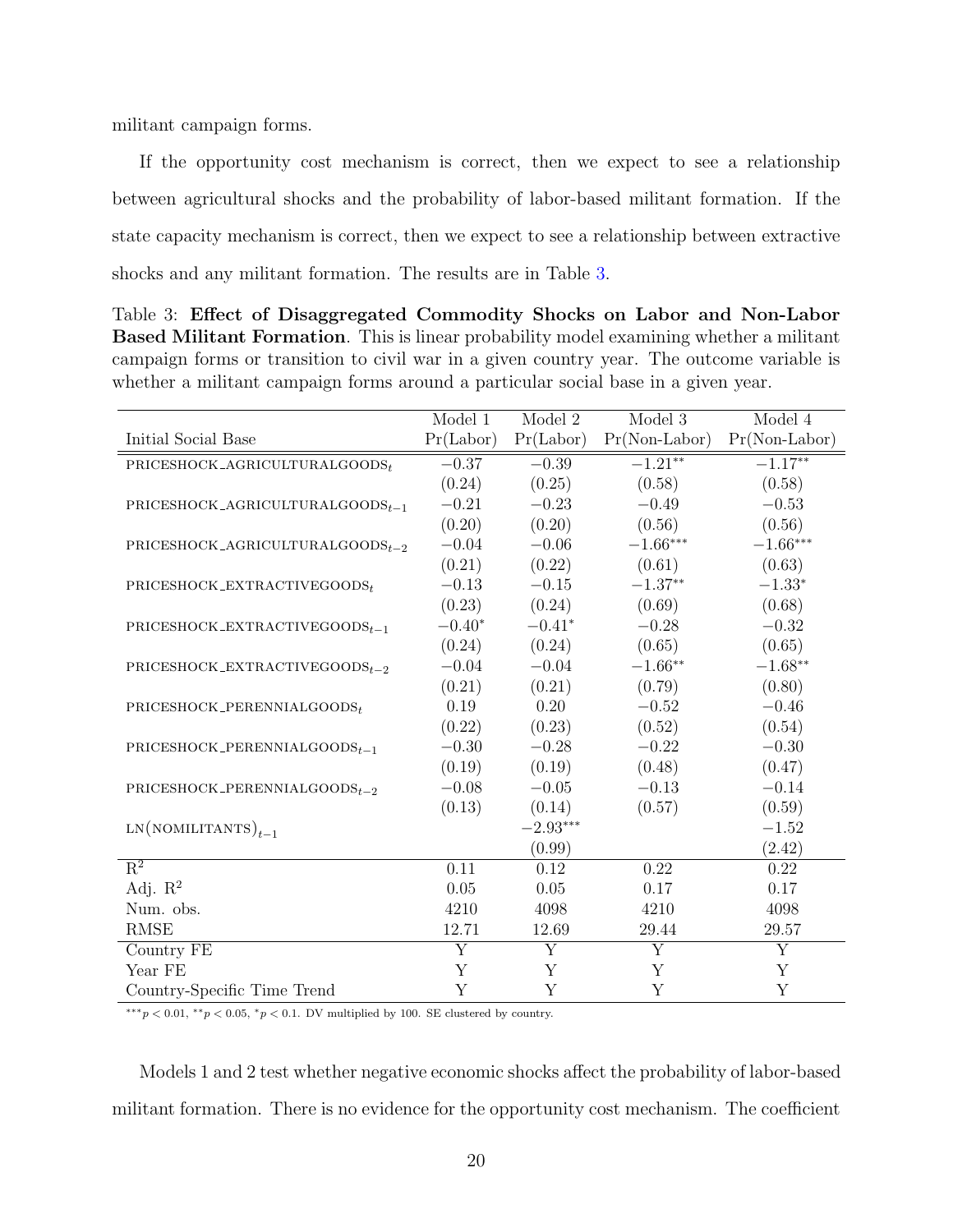on agricultural price shocks is in the expected direction, but the results are not statistically significant. Labor bases do not seem to mobilize in response to price shocks more likely to affect them. A drop in agricultural export prices may increase the probability of militant formation, but the effect size is not discernible from zero. These null results are not unexpected. Other cross-national research has found unemployment and youth bulges are relatively uncorrelated with civil war risk (Fearon [2011;](#page-30-14) Berman et al. [2011\)](#page-29-12).

In contrast, Table [3](#page-19-0) provides some support for the state capacity mechanism. The coefficient on extractive price shocks is both in the expected direction and statistically significant. When shocks hamper the state's ability to detect or respond to emerging militant groups, it enables labor bases to mobilize in response and launch a militant campaign.

For comparison, Model 3 and 4 look at the probability non-labor bases mobilize in response to economic shocks. They provide further evidence for the state capacity mechanism. A one unit drop in the price index for an export commodity like oil is associated with a 1.33 percentage point increase in the probability of militant formation.

Surprisingly, the coefficient on agricultural price shocks is also significant and statistically significant. Non-labor bases mobilize in response to price shocks less likely to directly affect them. This result could arise for two reasons. First, it is possible that there is measurement error in the social base of militant groups. While the indicator measures the primary social base which mobilizes a militant campaign, groups may recruit from other bases. Some bases are unknown. Further, if unemployment drives sensitivity to labor-intensive shocks, then other social bases with higher unemployment rates – such as refugees or returning foreign fighters – might also react to these shocks. Second, it possible that non-labor bases are indirectly affected by agricultural price shocks. In labor-rich countries, agricultural shocks could harm local economies if a loss in disposable income means other sectors within the country suffer. Further disaggregating the social bases which mobilize militant campaigns can better help explain this result.

Overall, the results consistently suggest that labor and non-labor bases mobilize in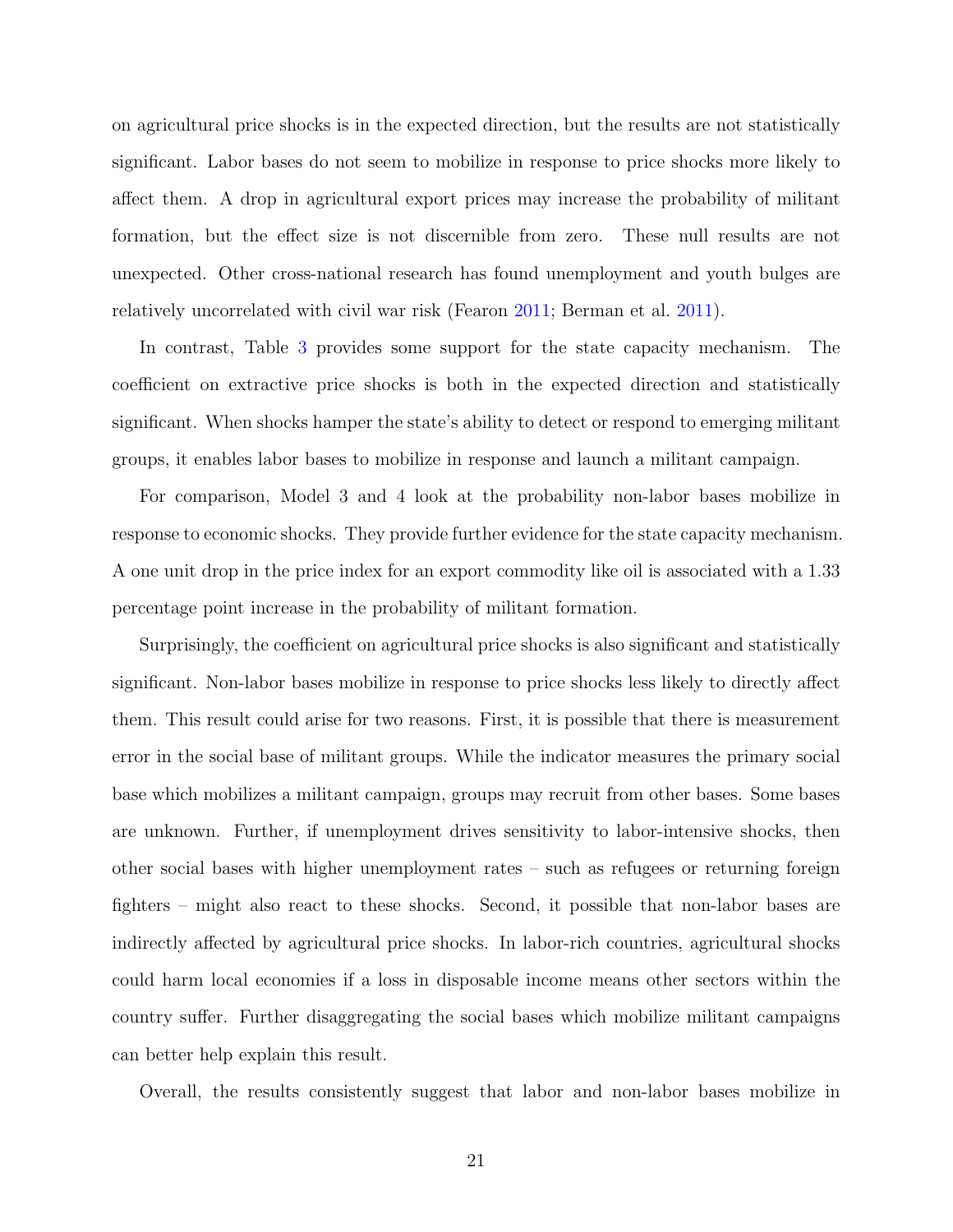response to oil price shocks, consistent with a state capacity mechanism. In oil rentier states, oil shocks are more likely to harm the state's capacity to field an effective counterterrorism and counterinsurgency response, reducing the barriers to formation. There is mixed evidence for the opportunity cost mechanism. The most likely candidates to mobilize in response to changing opportunity costs do not, but non-labor bases do.

### 5.2 Short-Term versus Long-Term Effects

While the statistical results provide suggestive evidence that negative price shocks affect formation, but not conflict onset, they cannot explain why these effects vary over time. In order to better trace these transitory effects, I turn to process-trace how one price shock affected the evolution of Nigerian armed groups in the 1990s.

If the shock-formation logic is correct in this case, then we expect to see at least two observable phenomenon arise. First, negative shocks should increase the probability of militant formation because of changes to the state's capacity. Second, economic shocks should only have a transitory effect. Even if the state's repressive capacity is temporarily hampered, the state should soon recover and be able to launch counterterrorism or counterinsurgency operations against these new militant campaigns.

I specifically examine the evolution of all militant campaigns that operated in Nigeria from 1994 to 2004 according to the Armed Group Dataset. For each campaign, I examined under what conditions they formed, how their campaigns fared, and whether, if ever, they escalated to civil war. A summary of these campaigns are in Table [4.](#page-22-0)

The table highlights a few trends about the Nigerian militant campaigns active during this period. First, although there are at least 9 unique militant campaigns, only two – Al-Sunna Wal Jamma and the Niger Delta's People Volunteer Force – ever become violent enough to reach the violence threshold to demarcate rebel campaigns or civil conflict. If scholars only looked at what groups escalate to civil conflict, then they would miss the conditions driving lower-level militant campaigns.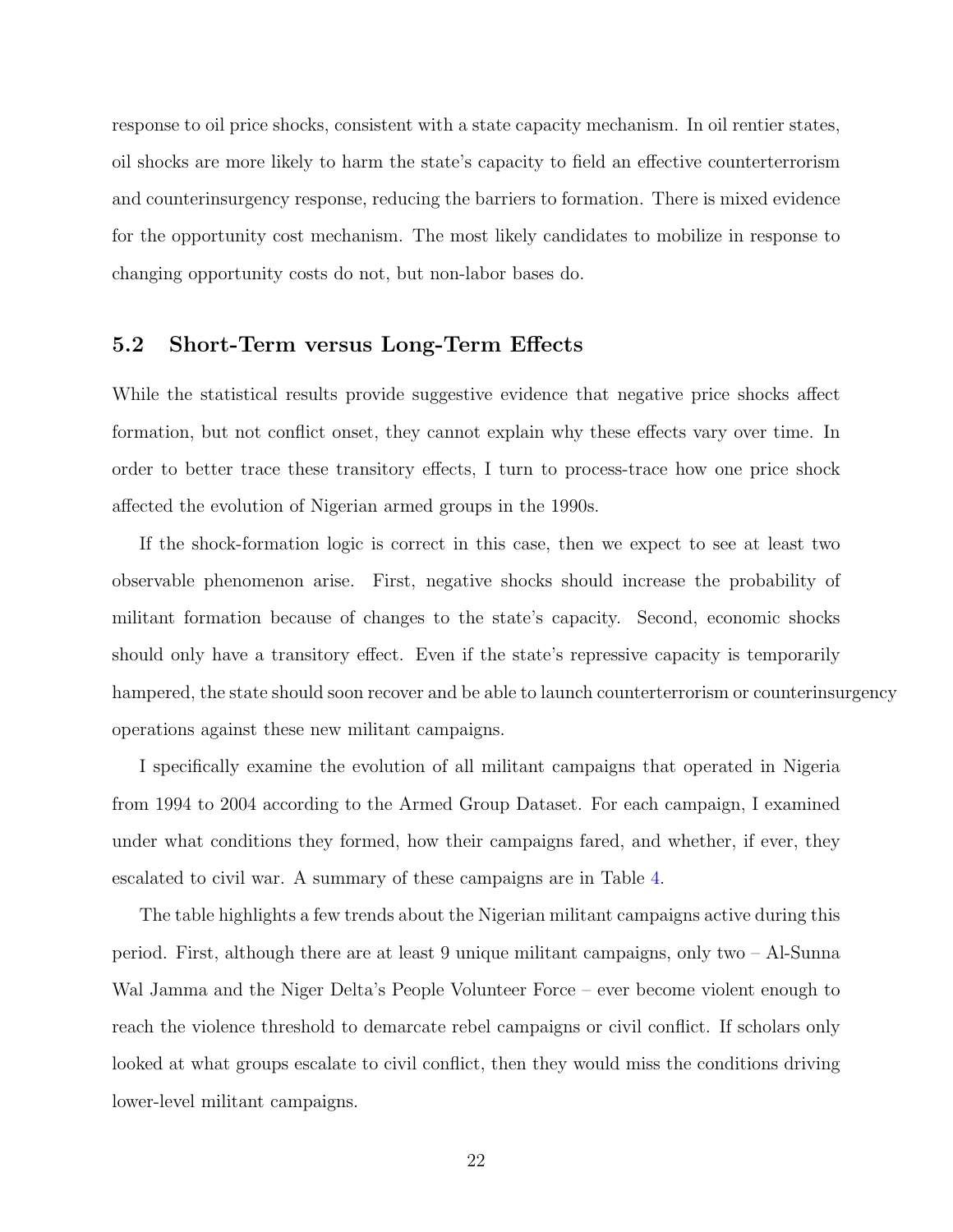<span id="page-22-0"></span>Table 4: Timing of Nigerian Militant Campaigns, 1994-2004. A summary of all militant campaigns that operated in Nigeria between 1994 and 2004. The dates of campaign transitions are demarcated by what year a militant campaign forms, when it conducts its first violent attacks, and what year it surpasses the 25-battle death threshold for civil conflict. While all militant campaigns conduct at least one attack, not all evolve into civil wars.

|                                                                | Year of Campaign Transition |      |                               |  |  |
|----------------------------------------------------------------|-----------------------------|------|-------------------------------|--|--|
| <b>Group Name</b>                                              | Formation                   |      | First Attack   Civil Conflict |  |  |
| Odua People's Congress                                         | 1994                        | 1999 |                               |  |  |
| Al-Sunna Wal Jamma                                             | 1995                        | 2003 | 2004                          |  |  |
| Western MEND                                                   | 1997                        | 2003 |                               |  |  |
| Egbesu Boys                                                    | 1998                        | 1998 |                               |  |  |
| Ijaw Youth Council                                             | 1998                        | 1999 |                               |  |  |
| Niger Delta Vigilante Force                                    | 1998                        | 2003 |                               |  |  |
| Movement for Actualization<br>of the Sovereign State of Biafra | 1999                        | 2001 |                               |  |  |
| Niger Delta's People Volunteer Force                           | 2003                        | 2004 | 2004                          |  |  |

Second, the militant campaigns that emerge are all very similar to each other. Except for Al-Sunna Wal Jamma, a radical Islamist campaign in northern Nigeria, the main groups that form during this period are concentrated in the Niger Delta. The armed groups behind this campaign are quite similar to each other – ethnonationalist autonomy-seeking campaigns, fighting against the government to increase oil revenue-sharing and protect local rights (Watch [2005;](#page-31-5) Florquin and Berman [2005\)](#page-30-15). Several groups – Western MEND, Ijaw Youth Council, and Egbesu Boys – formed around unemployed youth groups in the region. These organizational similarities suggest a particular set of structural conditions arose in the 1990s to drive this type of formation.

Third, the majority of groups in this time period formed in a relatively short period of time between 1997 and 1999. Three campaigns formed in a single year suggesting a common shock. Why?

I find that a major oil price shock in 1997 catalyzed the formation of Western MEND, the Egbesu Boys, Ijaw Youth Council, and Niger Delta Vigilante Force because the state reneged on its commitment to increase the Niger Delta's oil revenue allocation and invest in the region's economic development.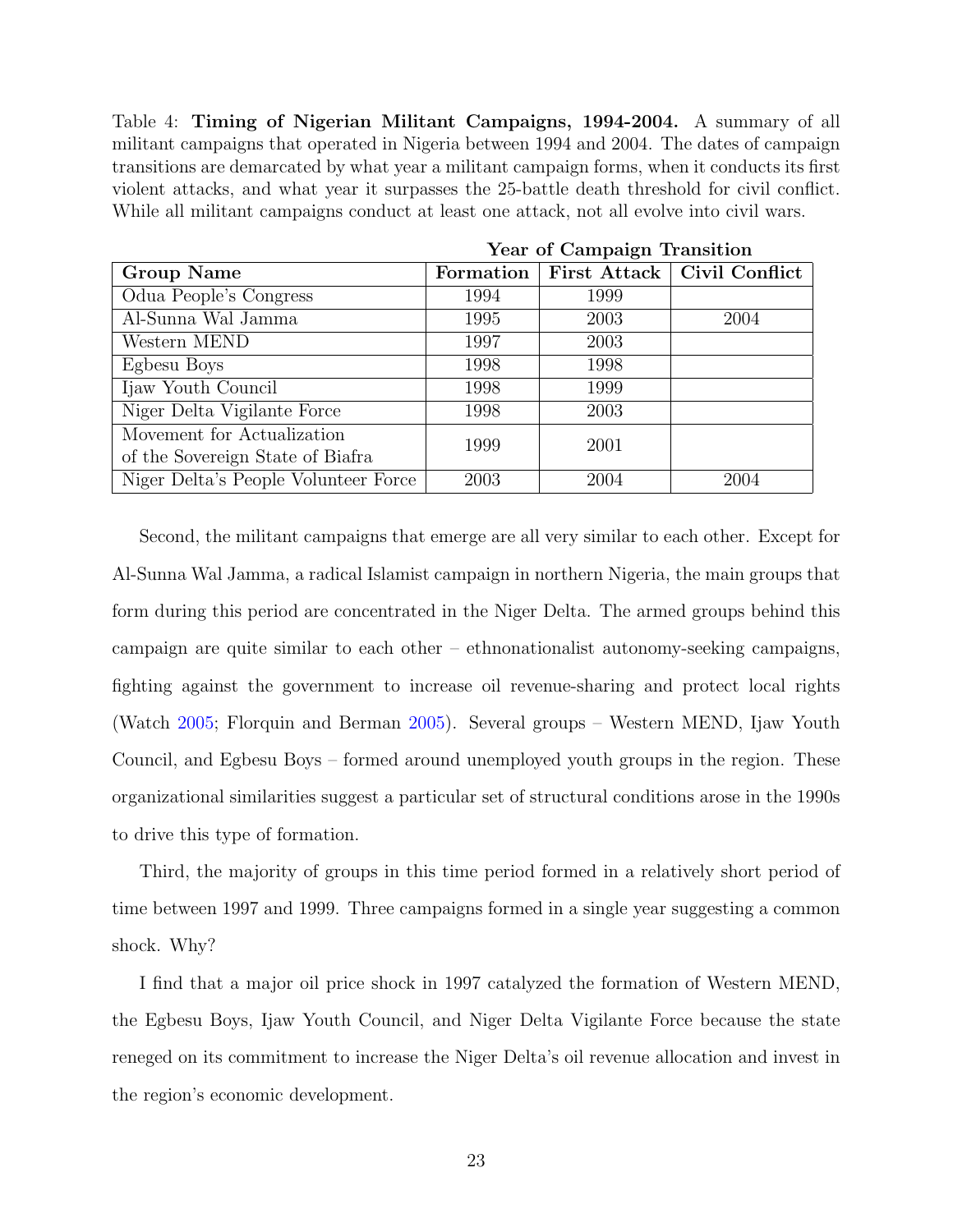The main point of contention between militant campaigns in the Niger Delta and the federal government is oil. Since its discovery in 1956, the Nigerian government has become increasingly reliant on oil as its principal source of revenue. Under federal law, oil revenues are divided between oil-producing and non-oil-producing communities through a principle of derivation.

This allocation system has continuously disadvantaged oil-producing states in the Niger Delta. Even though oil-producing states in Nigeria export 90% of Nigeria's oil revenue, they only received 19.3% of the allocated revenue (Idemudia and Ite [2006,](#page-30-16) 397). This makes the Niger Delta region relatively poor. 51% of the Delta population lives on less than USD \$2/day (Newsom [2011\)](#page-31-6). Conditions have also worsened over time. During the oil boom of the 1980s and 1995, the government mismanaged the increased oil revenue, reduced the Delta's revenue proportion and concentrated the oil wealth in the hands of political elites (USAID/Nigeria [2010\)](#page-31-7). As economic conditions fomented discontent and relative deprivation in the Delta region, the risk of conflict began to rise. In response, the Nigerian Federal Government pledged to increase oil revenue to Niger Delta states under the Oil Mineral Producing Areas Development Commission. The government's promise was sufficient to placate potential militant campaigns from forming.

Peace did not last. Because Nigeria's economic depends on a single commodity, "the economy drifts on a sea of oil, blown by the capricious winds of international energy markets" (Lewis [2004,](#page-30-17) 99). This problem is exacerbated by government corruption, resulting in "no steps to guard against future revenue falls by investing abroad or creating an oil stabilization fund" (Manby [1999\)](#page-30-18).

These conditions made Nigeria vulnerable to oil price shocks when they came to pass. The problem emerged in 1997 when OPEC countries simultaneously increased their oil production, flooding the market with cheap oil, and driving down prices (Mabro [1998\)](#page-30-19). Prices fell from a peak of \$18/barrel in 1996 to a low of \$10/barrel in 1998 (Mabro [1998;](#page-30-19) Manby [1999\)](#page-30-18).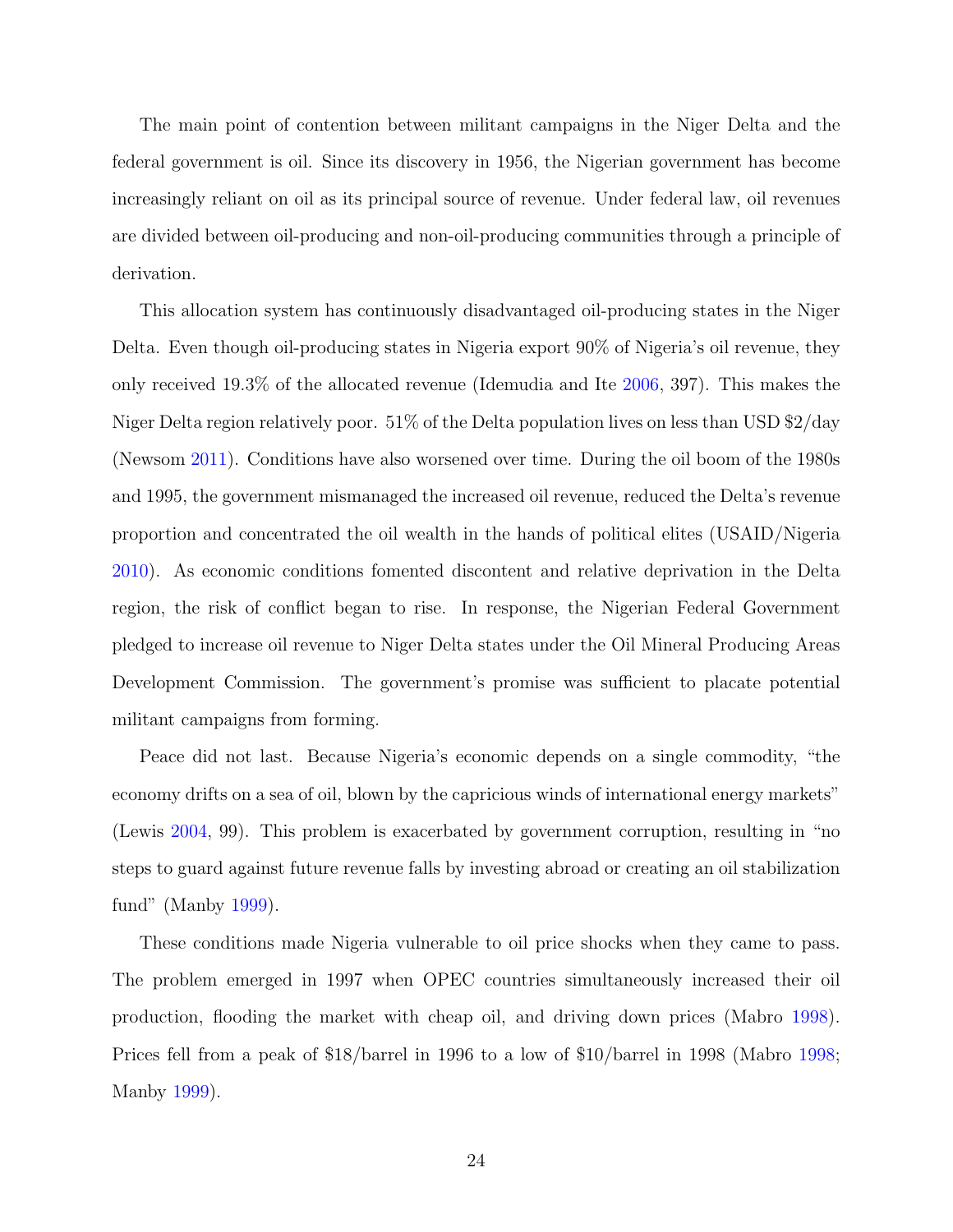Around the world, oil exporting countries saw their expected revenues drop from the shock. Nigeria was no exception. Abdulsalami Abubakr later noted the shock only resulted in 62% of the country's expected revenue, severely hampering their planned policies (Manby [1999\)](#page-30-18). Since the government budget had already operated along such thin margins, there was little room to maneuver a response.

Within Nigeria, violence began to brew. As oil revenue dropped, the Nigerian government reneged on its pledge to increase revenue allocation under the Oil Mineral Producing Areas Development Commission. Instead, it began redirecting the funds to a separate Petroleum Special Trust Fund in 1997, undermining the original agreement. By 1998, the original agreement between Niger Delta states and the federal government was "moribund" (Manby [1999\)](#page-30-18).

This policy change catalyzed militant formation. Starting in March 1997, youth groups seized several oil flow stations in the port town of Warri. Youth groups demanded the government address their grievances and redirect oil revenue to local development projects. Violence spread throughout the region as this group and other youth groups took up arms against the state (Watch [2005\)](#page-31-5). Western MEND formed after the Warri Crisis to pursue their own militant campaign against (Florquin and Berman [2005\)](#page-30-15). In late 1997 or 1998, the Egbesu Boys formed followed closely by the Niger Delta Vigilante. In 1998, a cluster of Ijaw youth assembled one of the largest opposition groups in the region, the Ijaw Youth Council (Florquin and Berman [2005\)](#page-30-15).

Figure [??](#page-25-0) plots the year-to-year changes in oil export prices relative to the number of new groups that formed in Nigeria. It demonstrates that a decline in oil prices in 1997-1998 correlated with a spike in new militant groups the following years.

Even though a large number of militant campaigns formed between 1997-1998, these militant campaigns never intensified in violence enough to lead to civil war. The historical record suggests this occurred because the effects of oil price shocks only lasted about a year.

Figure [4](#page-26-0) shows an autocorrelation function (ACF) plot of oil price shocks over a 15-year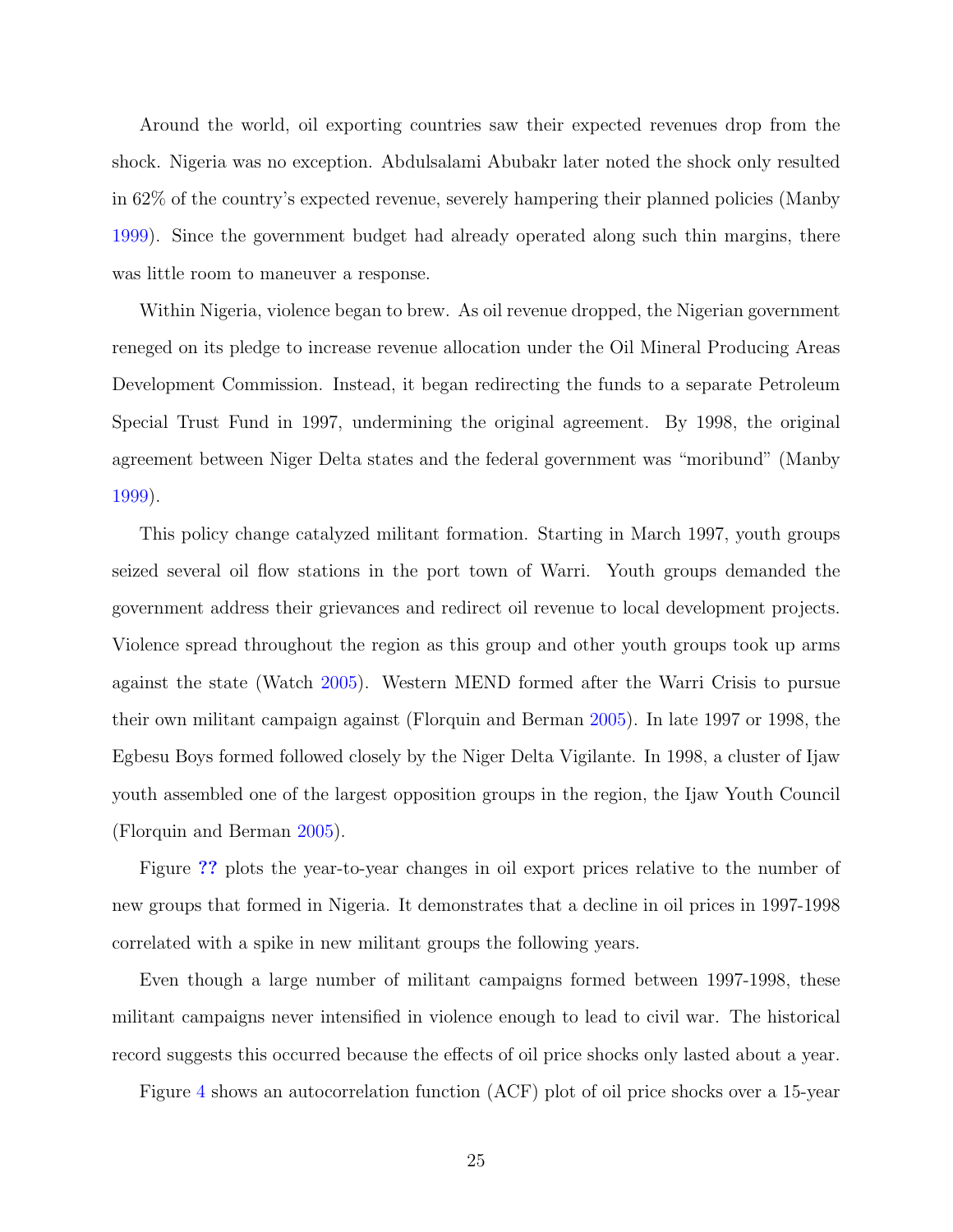<span id="page-25-0"></span>Figure 3: Price Shocks and Militant Formation in Nigeria, 1990-2005. This plot shows how changes in oil price shocks and new militant campaigns in Nigeria correlated over time.



period in Nigeria. An ACF plot shows trends between price shocks in year zero and successive years. When there is strong correlation across successive periods, the ACF plot shows a large positive correlation with the year zero. This would indicate price shocks persist over time. When the data is relatively uncorrelated, the ACF plot will show a scattered or stochastic pattern between successive price shocks. A Box-Ljung test fails to reject the null hypothesis that changes in price shocks are significantly different from white noise.

Within Nigeria, there is little evidence of strong autocorrelation immediately following the price shock. Any shocks tend to dissipate or even reverse within the first two years, implying that oil-dependent economies tend to rapidly recover from these shocks. Even after the 1997-1998 price shock, Nigeria soon recovered. After reaching a low of \$13/barrel in 1998, prices doubled, rebounding to \$27/barrel in 2000. Concurrently, the Nigerian government began to mobilize a response to the proliferating armed groups in the Niger Delta.

In late 1998, military forces moved in to the Bayelsa and Riverine states (Watch [1999\)](#page-31-8). There, Nigerian security forces set-up a military occupation and began cracking down on militant supporters. In some cases, this provoked armed groups to fight back in response like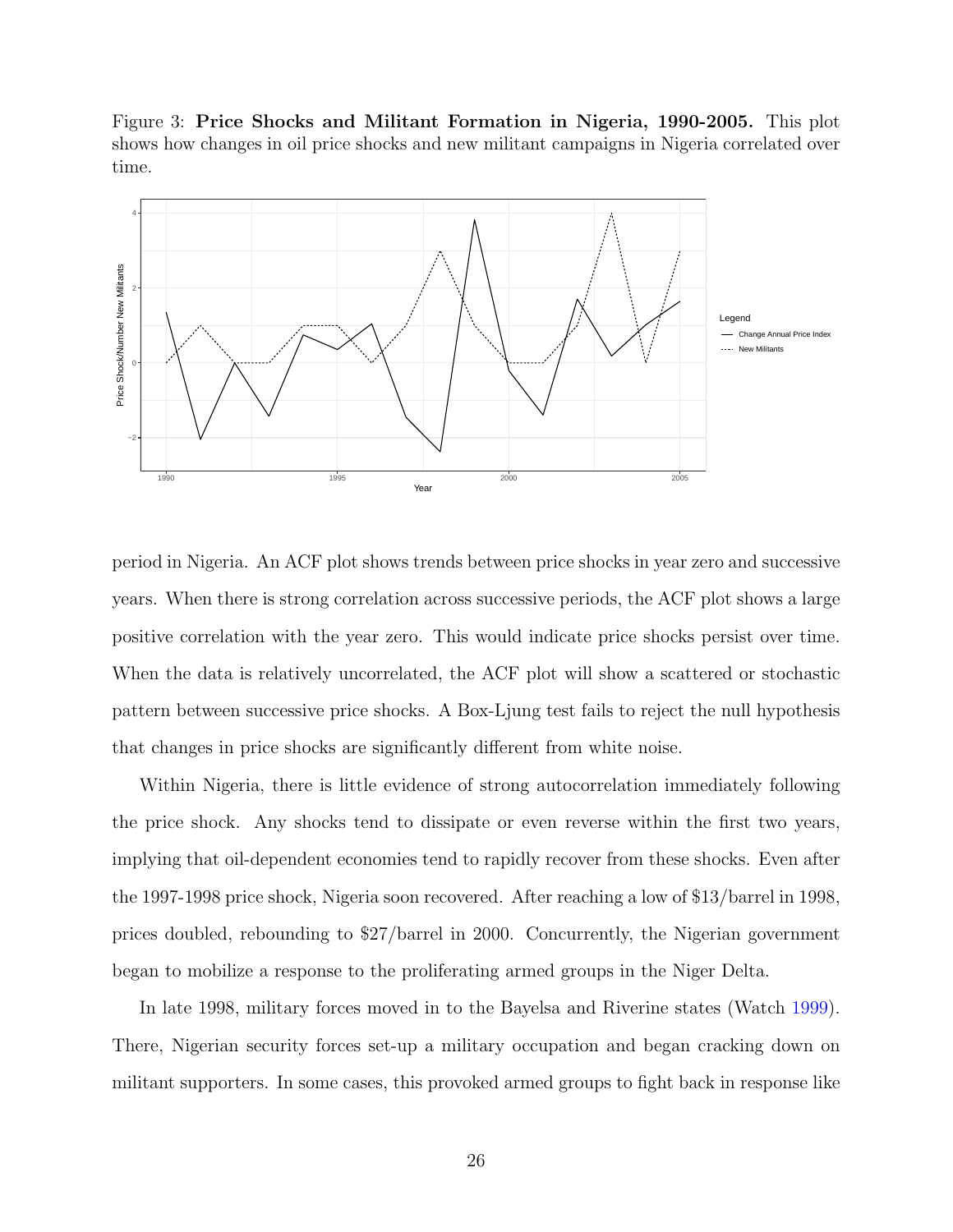<span id="page-26-0"></span>Figure 4: ACF Plot of Oil Price Shocks in Nigeria, 1990-2005 An autocorrelation function plot of oil price shocks in Nigeria. The plot shows the effect of changes in oil prices do not persist over time, but tend to dissipate soon after their occurrence.



the Egbesu Boys and Ijaw Youth Council. In other cases, the Nigerian government's response severely hurt an armed group's ability to sustain a militant campaigns. For example, when the Nigerian government banned the Odua People's Congress in 1999 and began arbitrarily arresting many members, it decimating the campaign's operational capacity (Board [2005\)](#page-29-13). The Nigerian government also harshly reacted to the Movement for the Actualization of the Sovereign State of Biafra (MASSOB) as reports emerged that "MASSOB meetings were repeatedly and violently broken up by police, their offices raided, and hundreds of MASSOB members arrested; many were detained without charge" (Board [2002\)](#page-29-14).

Even though oil shocks can catalyze militant formation, this evidence suggests such shocks have little to no effect on the long-term trajectory of these campaigns. Militant campaigns may be subject to other resource constraints, political challenges, or other organizational barriers that limit their ability to grow and intensify its violent activities. Further, once the effects of these shocks dissipate, states can mobilize effective counterterrorism and counterinsurgency responses, which constrain the intensity of these conflicts. Worsening economic conditions can increase the likelihood militant campaigns form, but they cannot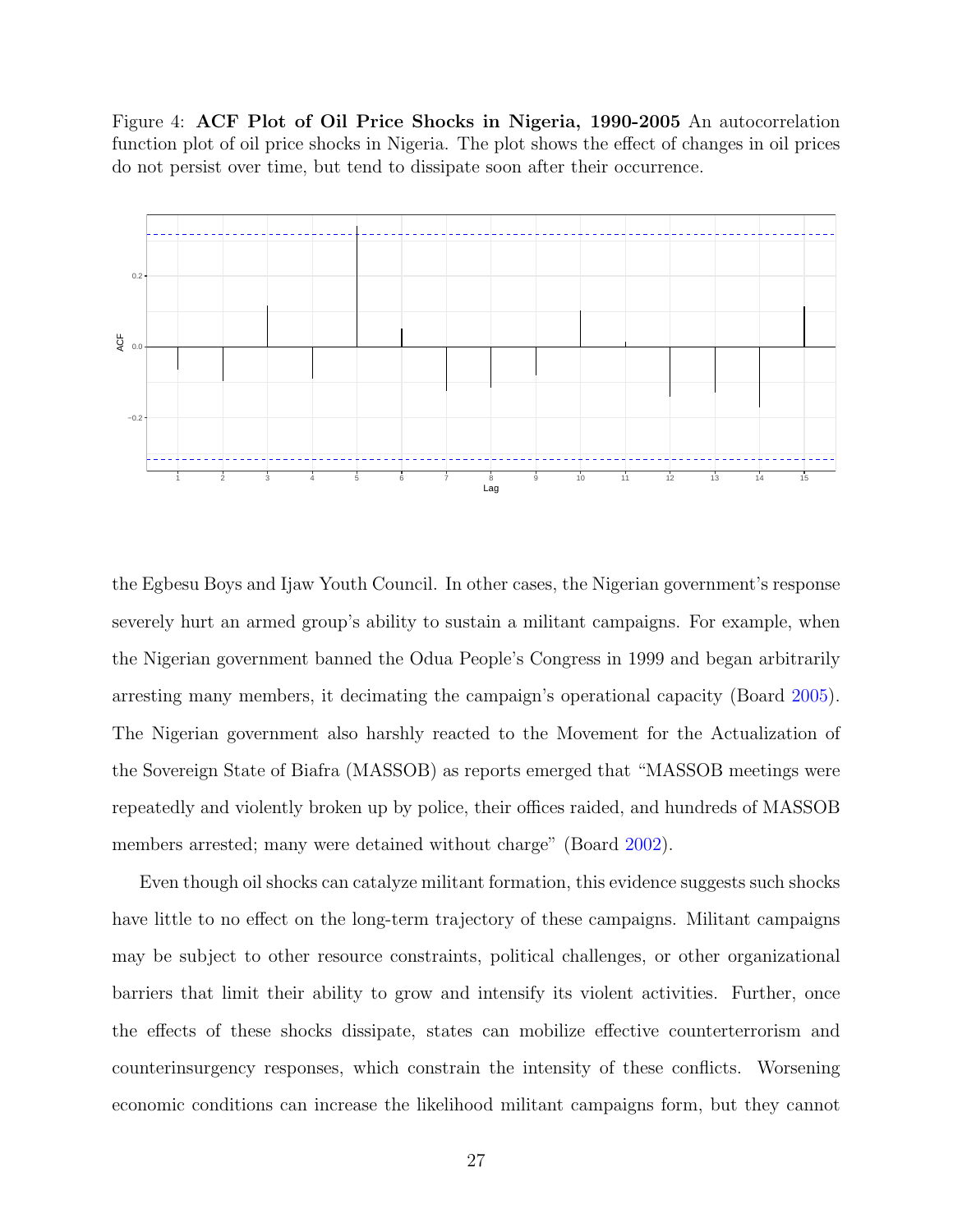explain when, if ever, these campaigns escalate to civil war.

# 6 Conclusion

Do poor economic conditions increase the likelihood of militant campaigns? Despite the fact that most armed groups operate for years before escalating their violent campaigns to civil war, few quantitative analyses have looked at when and why militant campaigns initially form. Existing studies often conflate militant formation and civil war onset which creates a concern that this either masks competing effects of certain risk factors on civil war or discounts time-varying effects that disappear before civil wars erupt. Using new data on the timing of militant campaigns, I apply a new conceptualization to distinguish between militant formation and civil war onset. I show how negative economic shocks affect two campaign stages differently and find some evidence that negative economic shocks make it easier for militant campaign to initially form. However, these conditions cannot explain war onset because these shocks dissipate before campaigns transition to form. I further show that shocks seem to increase the probability of formation by reducing the state's capacity to deter emerging militant threats rather than reducing the opportunity costs to fighting.

This has three implications. First, it suggests cross-national factors are important, but insufficient to explain the relationship between economic development and conflict dynamics. The findings here reconcile the set of mixed findings in the development literature about the shock-conflict relationship. Poor economic conditions increase the risk of militant formation, but not civil conflict. These findings highlight the need for more subnational research on development and conflict risk. Existing research generally measures civil war risk at the country-level, but conflict is an inherently dynamic process between an armed group and the state. Until scholars have better dyadic data about when and how militant campaigns emerge, scholarly understanding about civil war dynamics will remain incomplete. Future research needs to account for internal organizational dynamics and group-level variables that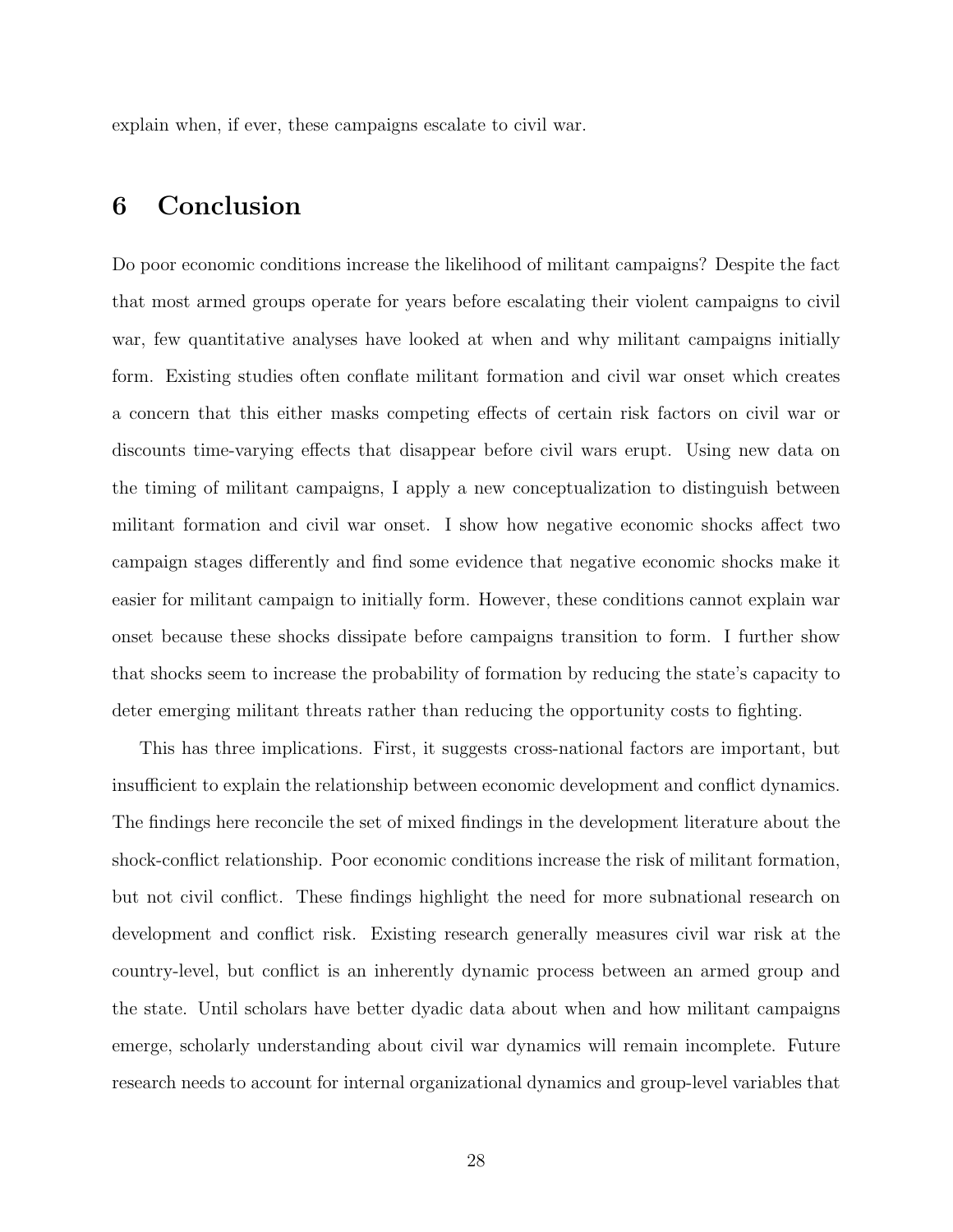affect militant growth and violence.

Second, it calls for a need to re-examine whether existing theories of civil war onset actually explain earlier campaign stages. Most armed groups have the potential to transition to civil war, but models of civil war only select on groups that eventually meet that criteria. This creates a selection bias in understanding the causes of civil conflict. Weak state capacity and political instability provide an excellent framework for understanding under what conditions civil conflict is more likely, but these mechanisms cannot distinguish when militant campaigns launch and when they transition to civil war. Scholars should start to develop more precise theories to explain when and why different stages of militancy begin. Collectively, these results suggest large theoretical and empirical opportunities for civil war scholars moving forward.

Finally, the results suggest that scholars need a new set of theories to explain when militant campaigns transition to civil war. Armed groups evolve over time. Definitional distinctions between terrorists, rebels, insurgents can bias conclusions if we only focus on armed groups at particular campaign stages. By not disentangling the evolution of these groups over time, we risk missing delayed effects between group emergence and group violence. Further, because militant formation generally precedes civil war onset, there is a temporal mismatch in scholarly understanding about the causes of civil war. That is, there are likely lagged or indirect effects that scholars miss when they focus on civil conflict as their dependent variables (e.g. Carter, Shaver, and Wright [\(2018\)](#page-29-15)). Scholars should continue to develop new theories that account for these unaccounted factors and the timing of different campaign dynamics. In so doing, this research can further advance understanding about the causes of militant campaigns and risks of economic shocks.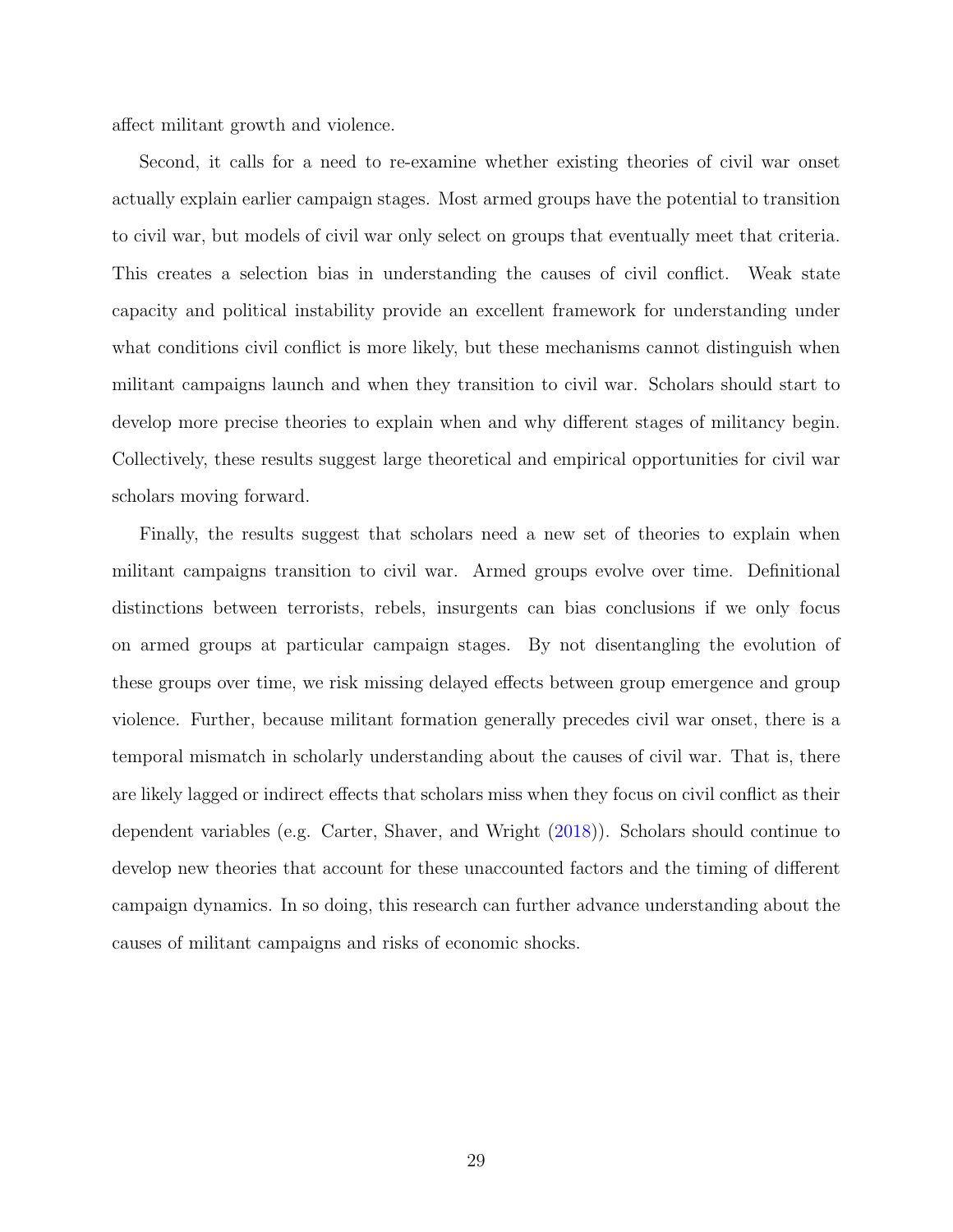# References

- <span id="page-29-0"></span>Abadie, Alberto. 2006. "Poverty, political freedom, and the roots of terrorism". American Economic Review 96 (2): 50–56.
- <span id="page-29-6"></span>Bartusevicius, Henrikas, and Kristian Skrede Gleditsch. 2019. "A Two-Stage Approach to Civil Conflict: Contested Incompatibilities and Armed Violence". International Organization 73 (1): 225–248.
- <span id="page-29-2"></span>Bazzi, Samuel, and Christopher Blattman. 2014. "Economic shocks and conflict: Evidence from commodity prices". American Economic Journal: Macroeconomics 6 (4): 1–38.
- <span id="page-29-12"></span>Berman, Eli, et al. 2011. "Do Working Men Rebel? Insurgency and Unemployment in Afghanistan, Iraq, and the Philippines". Publisher: SAGE Publications Inc, Journal of Conflict Resolution 55, no. 4 (): 496–528.
- <span id="page-29-7"></span>Besley, Timothy J., and Torsten Persson. 2008. The incidence of civil war: Theory and evidence. Tech. rep. National Bureau of Economic Research.
- <span id="page-29-3"></span>Blattman, Christopher, and Edward Miguel. 2010. "Civil war". Journal of Economic Literature 48 (1): 3–57.
- <span id="page-29-13"></span>Board, Canada Immigration and Refugee. 2005. Nigeria: Oodua People's Congress (OPC); leadership, membership, activities, and treatment by authorities (January 2005 - February 2006). Tech. rep. Library Catalog: www.refworld.org. United Nations High Commission on Refugees.
- <span id="page-29-14"></span>— . 2002. Nigeria: Update to NGA35938.E of 12 December 2000 on the Movement for the Actualisation of the Sovereign State of Biafra (MASSOB). Tech. rep. Library Catalog: www.refworld.org. United Nations High Commissioner for Refugees.
- <span id="page-29-9"></span>Bruckner, Markus, and Antonio Ciccone. 2010. "International commodity prices, growth and the outbreak of civil war in Sub-Saharan Africa". *The Economic Journal* 120 (544): 519– 534.
- <span id="page-29-15"></span>Carter, David, Andrew Shaver, and Austin L. Wright. 2018. "Places to Hide: Terrain, Ethnicity, and Civil Conflict". Journal of Politics.
- <span id="page-29-4"></span>Chassang, Sylvain, and Gerard Padro-i Miquel. 2009. "Economic shocks and civil war". Quarterly Journal of Political Science 4 (3): 211–228.
- <span id="page-29-10"></span>Crenshaw, Martha. 1981. "The causes of terrorism". Comparative Politics 13 (4): 379–399.
- <span id="page-29-11"></span>Dal Bo, Ernesto, and Pedro Dal Bo. 2011. "Workers, warriors, and criminals: social conflict in general equilibrium". Journal of the European Economic Association 9 (4): 646–677.
- <span id="page-29-8"></span>Dal Bo, Ernesto, and Robert Powell. 2009. "A model of spoils politics". American Journal of Political Science 53 (1): 207–222.
- <span id="page-29-5"></span>Diehl, Paul F. 1992. "What are they fighting for? The importance of issues in international conflict research". Journal of Peace Research 29 (3): 333–344.
- <span id="page-29-1"></span>Djankov, Simeon, and Marta Reynal-Querol. 2010. "Poverty and civil war: Revisiting the evidence". The Review of Economics and Statistics 92 (4): 1035–1041.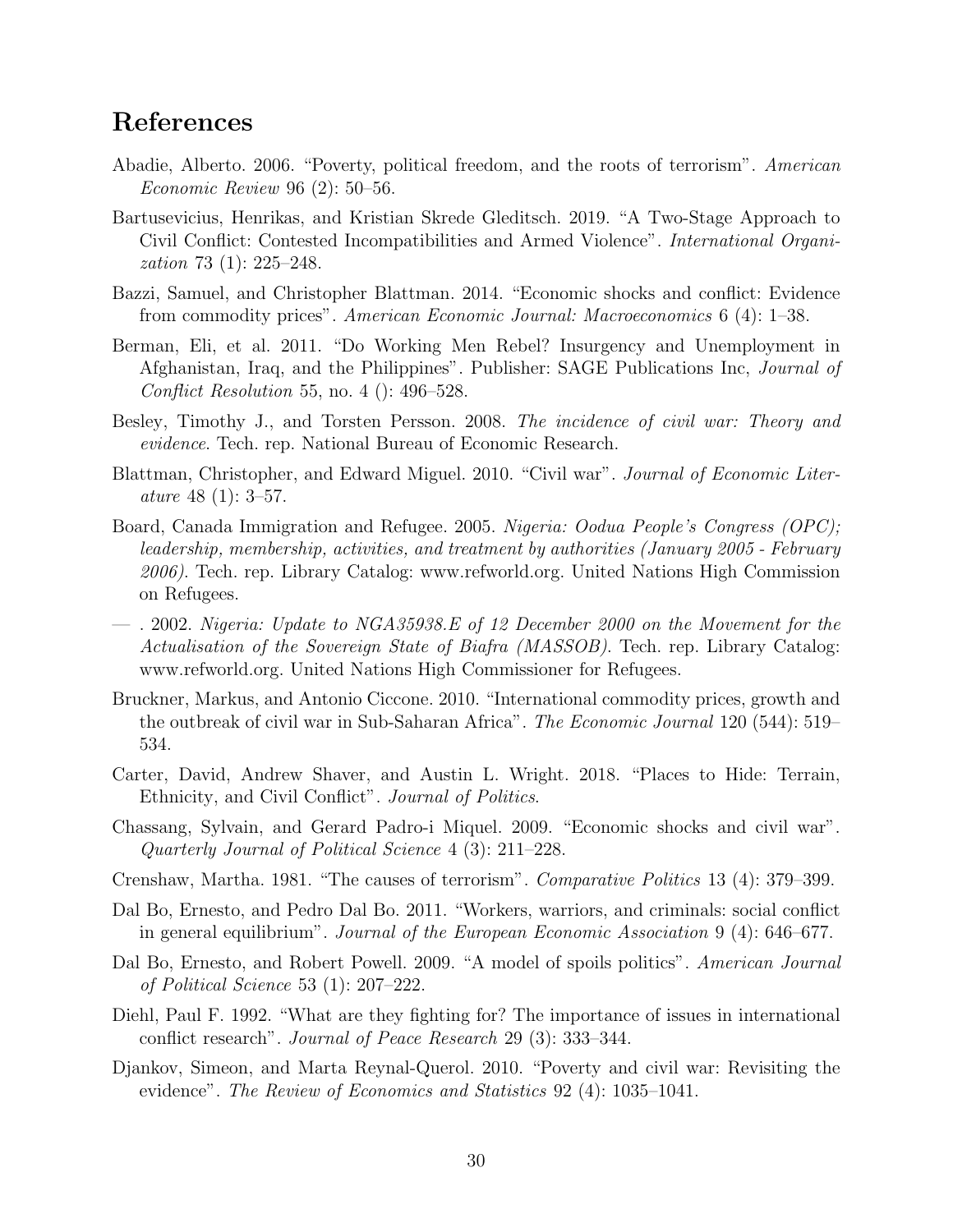- <span id="page-30-1"></span>Dube, Oeindrila, and Juan F. Vargas. 2013. "Commodity price shocks and civil conflict: Evidence from Colombia". The Review of Economic Studies 80 (4): 1384–1421.
- <span id="page-30-14"></span>Fearon, James D. 2011. "Governance and civil war onset". World Bank.
- <span id="page-30-13"></span>— . 2005. "Primary commodity exports and civil war". Journal of Conflict Resolution 49 (4): 483–507.
- <span id="page-30-12"></span>— . 2004. "Why do some civil wars last so much longer than others?" Journal of Peace Research 41 (3): 275–301.
- <span id="page-30-2"></span>Fearon, James D., and David D. Laitin. 2003. "Ethnicity, insurgency, and civil war". American Political Science Review 97 (01): 75–90.
- <span id="page-30-9"></span>Findley, Michael G., and Joseph K. Young. 2012. "Terrorism and civil war: A spatial and temporal approach to a conceptual problem". Perspectives on Politics 10  $(2)$ : 285–305.
- <span id="page-30-15"></span>Florquin, Nicolas, and Eric G. Berman. 2005. Armed and aimless: Armed groups, guns and human security in the ECOWAS region. Small arms survey.
- <span id="page-30-3"></span>Hegre, Haavard, and Nicholas Sambanis. 2006. "Sensitivity analysis of empirical results on civil war onset". Journal of Conflict Resolution 50  $(4)$ : 508–535.
- <span id="page-30-16"></span>Idemudia, Uwafiokun, and Uwem E. Ite. 2006. "Demystifying the Niger Delta conflict: Towards an integrated explanation". Publisher: Taylor & Francis, Review of African Political Economy 33 (109): 391–406.
- <span id="page-30-0"></span>Krueger, Alan B., and David D. Laitin. 2008. "Kto kogo?: A cross-country study of the origins and targets of terrorism". Terrorism, economic development, and political openness: 148– 173.
- <span id="page-30-10"></span>Kuran, Timur. 1991. "Now Out of Never: The Element of Surprise in the East European Revolution of 1989". Publisher: Cambridge University Press, *World Politics* 44 (1): 7–48.
- <span id="page-30-5"></span>Larson, Jennifer M., and Janet I. Lewis. 2018. "Rumors, kinship networks, and rebel group formation". International Organization 72 (4): 871–903.
- <span id="page-30-8"></span>Lemke, Douglas, and William Reed. 2001. "War and rivalry among great powers". American Journal of Political Science: 457–469.
- <span id="page-30-4"></span>Lewis, Janet I. 2016. "How Does Ethnic Rebellion Start?" Comparative Political Studies.
- <span id="page-30-17"></span>Lewis, Peter M. 2004. "Getting the politics right: Governance and economic failure in Nigeria". Crafting the new Nigeria: Confronting the challenges: 99.
- <span id="page-30-11"></span>Lichbach, Mark Irving. 1998. The rebel's dilemma. University of Michigan Press.
- <span id="page-30-19"></span>Mabro, Robert. 1998. The oil price crisis of 1998. Oxford Institute for Energy Studies.
- <span id="page-30-7"></span>Malone, Iris. 2020. "Introducing the Armed Group Dataset, 1970-2012". Working Paper, Center for International Security and Cooperation.
- <span id="page-30-6"></span>— . 2019. "Uncertainty and Civil War Onset". Working Paper, Center for International Security and Cooperation.
- <span id="page-30-18"></span>Manby, Bronwen. 1999. The price of oil: corporate responsibility and human rights violations in Nigeria's oil producing communities. Vol. 2156. Human Rights Watch.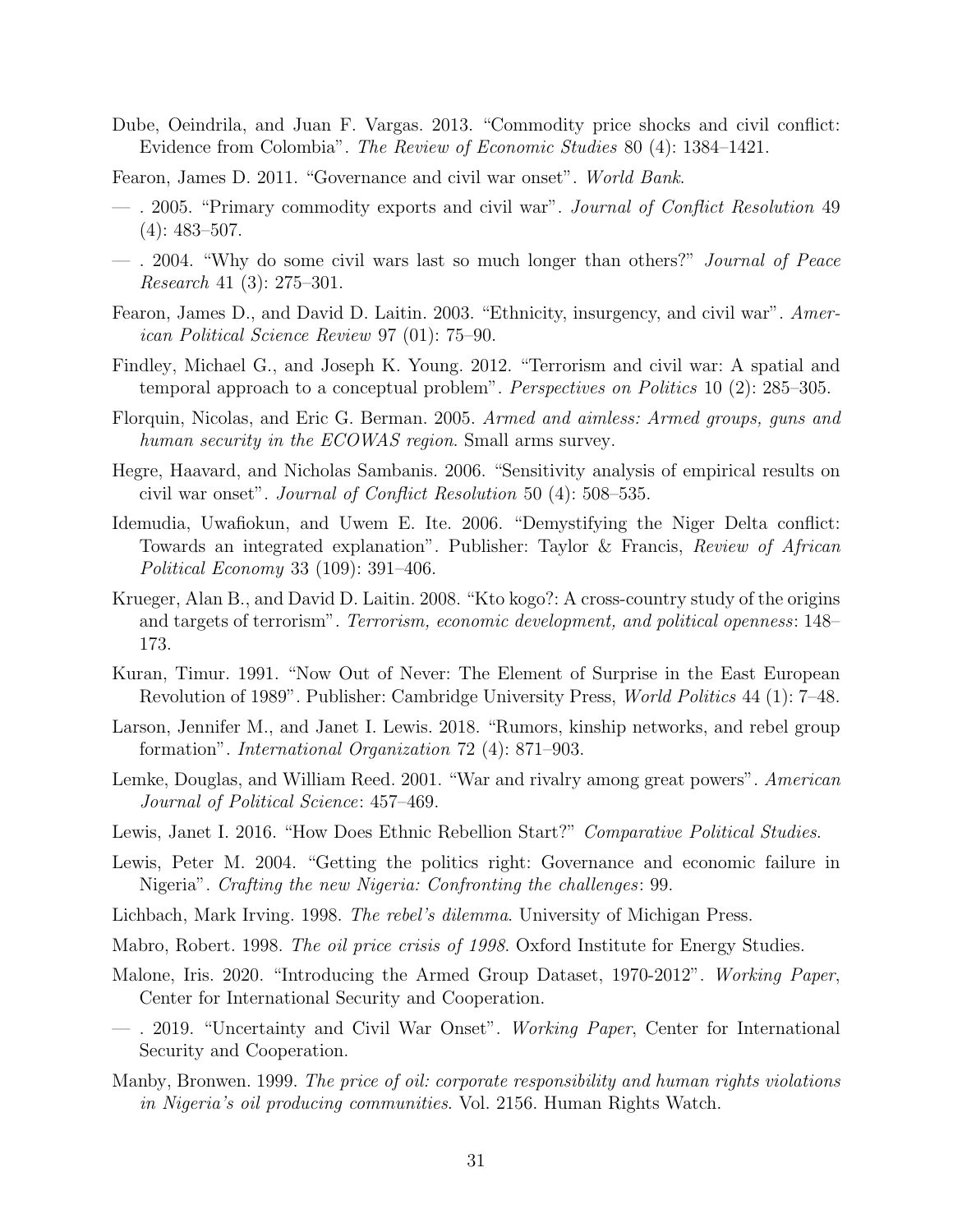- <span id="page-31-1"></span>Miguel, Edward, Shanker Satyanath, and Ernest Sergenti. 2004. "Economic shocks and civil conflict: An instrumental variables approach". *Journal of Political Economy* 112 (4): 725– 753.
- <span id="page-31-6"></span>Newsom, Chris. 2011. Conflict in the Niger Delta: More than a local affair. US Institute of Peace.
- <span id="page-31-0"></span>Piazza, James A. 2006. "Rooted in poverty?: Terrorism, poor economic development, and social cleavages". Publisher: Taylor & Francis, *Terrorism and political Violence* 18 (1): 159–177.
- <span id="page-31-2"></span>Reed, William. 2000. "A Unified Statistical Model of Conflict Onset and Escalation". American Journal of Political Science 44 (1): 84–93.
- <span id="page-31-3"></span>Ross, Michael. 2006. "A closer look at oil, diamonds, and civil war". Annual Review of Political Science 9:265–300.
- <span id="page-31-4"></span>Urdal, Henrik. 2004. "The devil in the demographics: the effect of youth bulges on domestic armed conflict, 1950-2000". Social Development Papers 14.
- <span id="page-31-7"></span>USAID/Nigeria. 2010. Politics by Others Means - Nigeria Conflict Assessment. Tech. rep. USAID/Nigeria.
- <span id="page-31-5"></span>Watch, Human Right. 2005. "Rivers and blood: Guns, Oil and Power in Nigerias Rivers State". A Human Rights Watch Briefing Paper.
- <span id="page-31-8"></span>Watch, Human Rights. 1999. Crackdown In The Niger Delta. Tech. rep. Library Catalog: www.hrw.org.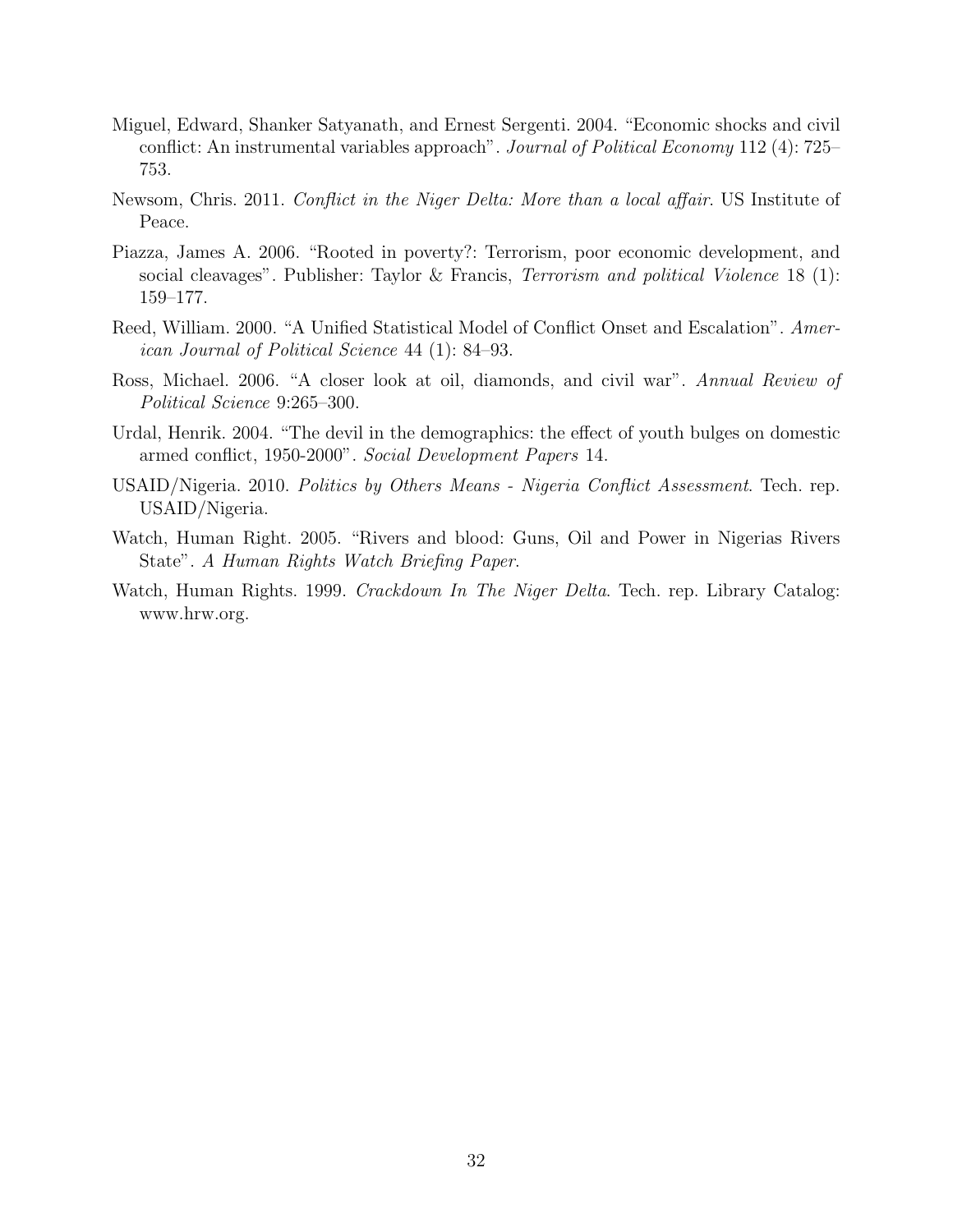# Appendix

I run a series of alternate specifications in order to assess the strength of the result. Across a battery of specifications, the results do not substantively change.

- Alternate Dependent Variable
- Remove Country-Year Fixed Effects
- Remove Linear Time Trends
- Adjust for Asymmetric Effects
- Adjust for Consumption Shocks
- Unscale the Price Shock by Export-Dependence
- Disaggregate by Commodity and Consumption Shocks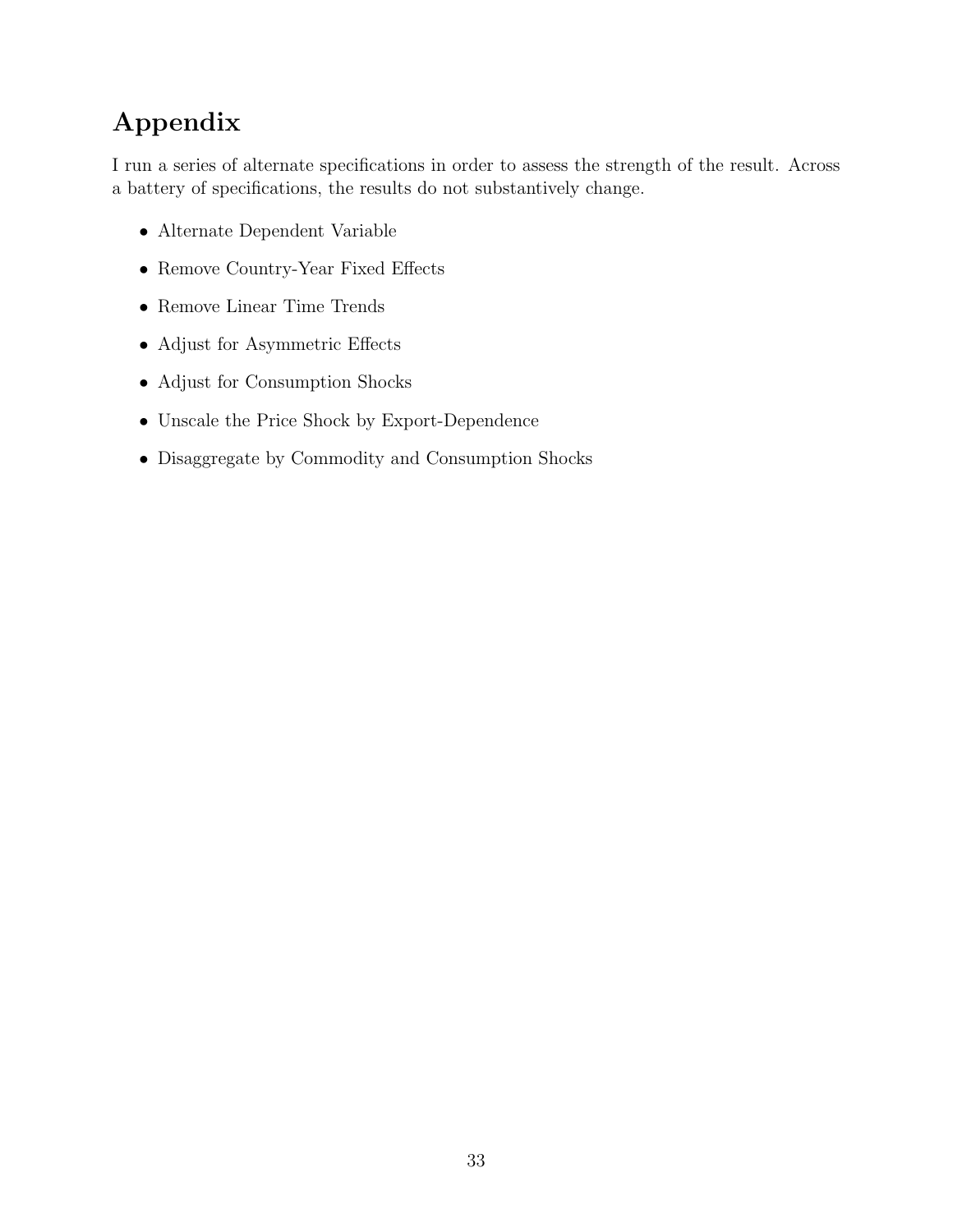### Alternate Specifications

• Alternate Dependent Variable: I re-examine armed groups based on when they first initiate violence. The correlation between formation and initial violence is 0.69 indicating that most groups initiate violence in the same year that they form.

|                             | Model 1    | Model 2    | Model 3 | Model 4   |
|-----------------------------|------------|------------|---------|-----------|
| <b>OUTCOME</b>              | PR(FORM)   | PR(FORM)   | PR(WAR) | PR(WAR)   |
| PRICESHOCK $_t$             | $-1.27***$ | $-1.23***$ | $-0.08$ | $-0.06$   |
|                             | (0.35)     | (0.36)     | (0.26)  | (0.27)    |
| PRICESHOC $K_{t-1}$         | $-0.19$    | $-0.13$    | $-0.30$ | $-0.28$   |
|                             | (0.46)     | (0.45)     | (0.26)  | (0.26)    |
| PRICESHOC $K_{t-2}$         | $-0.47$    | $-0.38$    | $-0.14$ | $-0.11$   |
|                             | (0.45)     | (0.48)     | (0.19)  | (0.19)    |
| $LN(NOMILITANTS)_{t-1}$     |            | $12.64***$ |         | $7.57***$ |
|                             |            | (2.60)     |         | (1.62)    |
| Country FE                  | Y          | Y          | Y       | Υ         |
| Year FE                     | Y          | Y          | Y       | Y         |
| Country-Specific Time Trend | Y          | Y          | Y       | Υ         |
| $R^2$                       | 0.25       | 0.26       | 0.16    | 0.17      |
| Adj. $R^2$                  | 0.20       | 0.21       | 0.10    | 0.11      |
| Num. obs.                   | 4210       | 4098       | 4210    | 4098      |
| <b>RMSE</b>                 | 30.53      | 30.43      | 19.69   | 19.76     |

### Table 5: Effect of Economic Shocks on Initial Violence

∗∗∗p < 0.01, ∗∗p < 0.05, <sup>∗</sup>p < 0.1 DV multiplied by 100. SE clustered by country.

Changing the dependent variable from formation to initial violence does not change the main results. Worsening economic conditions – operationalized by a year-to-year decrease in export commodity prices – are associated with an increase in the probability of militant formation. The sign on the indicator for the number of pre-existing armed groups changes. This indicates that the probability of new militant violence tends to increase in more fragmented conflict environments.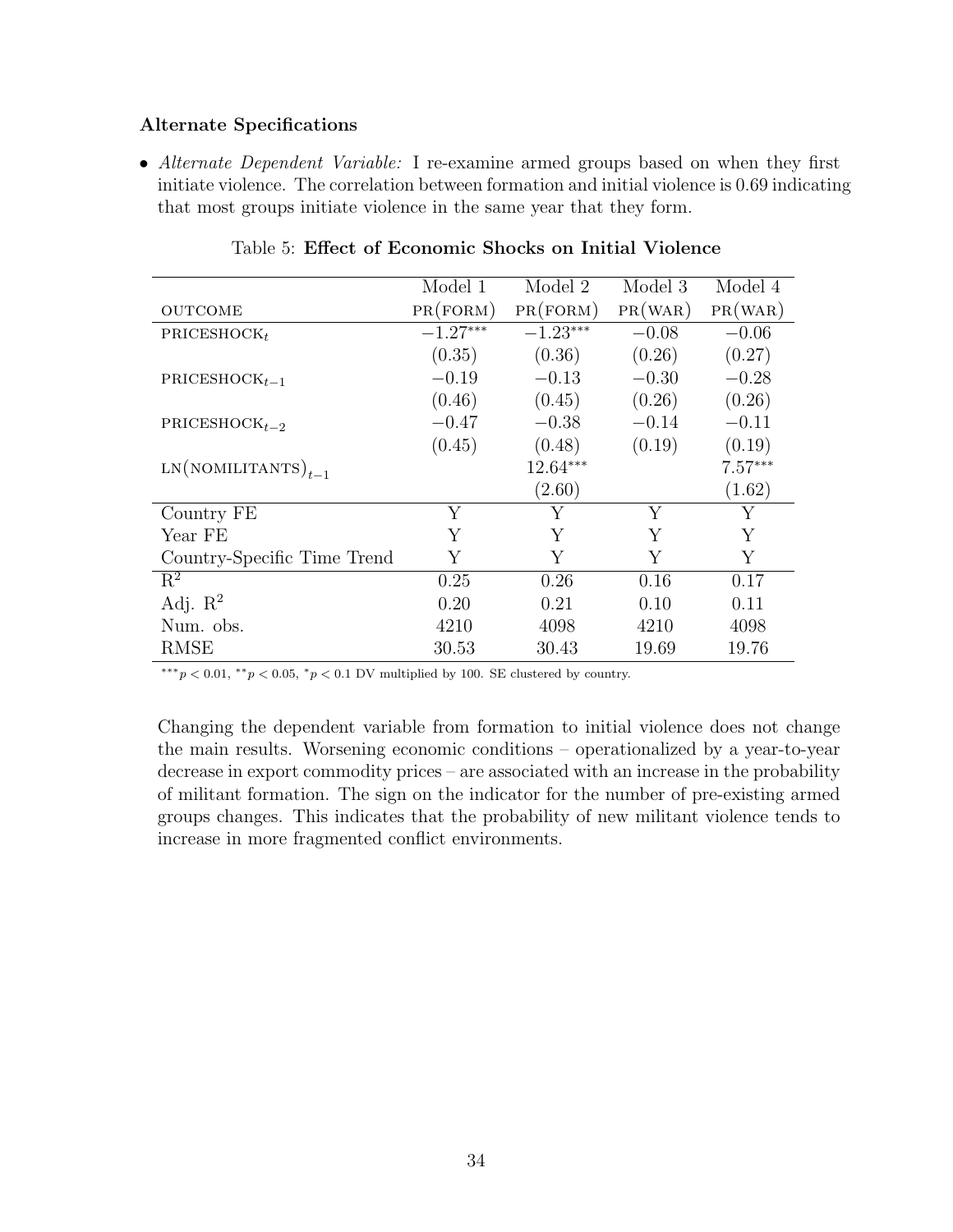• Remove Country-Year Fixed Effects: Country-year fixed effects control for country-specific shocks. However, just controlling for global shocks with year fixed effects should recover similar effects if there are not many country-varying changes.

|                             | Model 1   | Model 2   | Model 3 | Model 4   |
|-----------------------------|-----------|-----------|---------|-----------|
| <b>OUTCOME</b>              | PR(FORM)  | PR(FORM)  | PR(WAR) | PR(WAR)   |
| PRICESHOCK $_t$             | $-1.05**$ | $-1.03**$ | $-0.08$ | $-0.06$   |
|                             | (0.48)    | (0.47)    | (0.26)  | (0.27)    |
| PRICESHOC $K_{t-1}$         | $-0.53$   | $-0.58$   | $-0.30$ | $-0.28$   |
|                             | (0.46)    | (0.46)    | (0.26)  | (0.26)    |
| PRICESHOC $K_{t-2}$         | $-1.14**$ | $-1.16**$ | $-0.14$ | $-0.11$   |
|                             | (0.54)    | (0.55)    | (0.19)  | (0.19)    |
| $LN(NOMILITANTS)_{t-1}$     |           | $-4.39*$  |         | $7.57***$ |
|                             |           | (2.53)    |         | (1.62)    |
| Country FE                  | Y         | Υ         | Y       | Υ         |
| Year FE                     | Y         | Y         | Y       | Y         |
| Country-Specific Time Trend | N         | N         | N       | N         |
| $R^2$                       | 0.25      | 0.25      | 0.16    | 0.17      |
| Adj. $\mathbb{R}^2$         | 0.20      | 0.20      | 0.10    | 0.11      |
| Num. obs.                   | 4210      | 4098      | 4210    | 4098      |
| <b>RMSE</b>                 | 30.65     | 30.74     | 19.69   | 19.76     |

### Table 6: Effect of Economic Shocks With Year Fixed Effects

 $\overline{\mathcal{L}_{*^{**}p}$  < 0.01,  $\overline{\mathcal{L}_{p}}$  < 0.05,  $\overline{\mathcal{L}_{p}}$  < 0.1. DV multiplied by 100. SE clustered by country.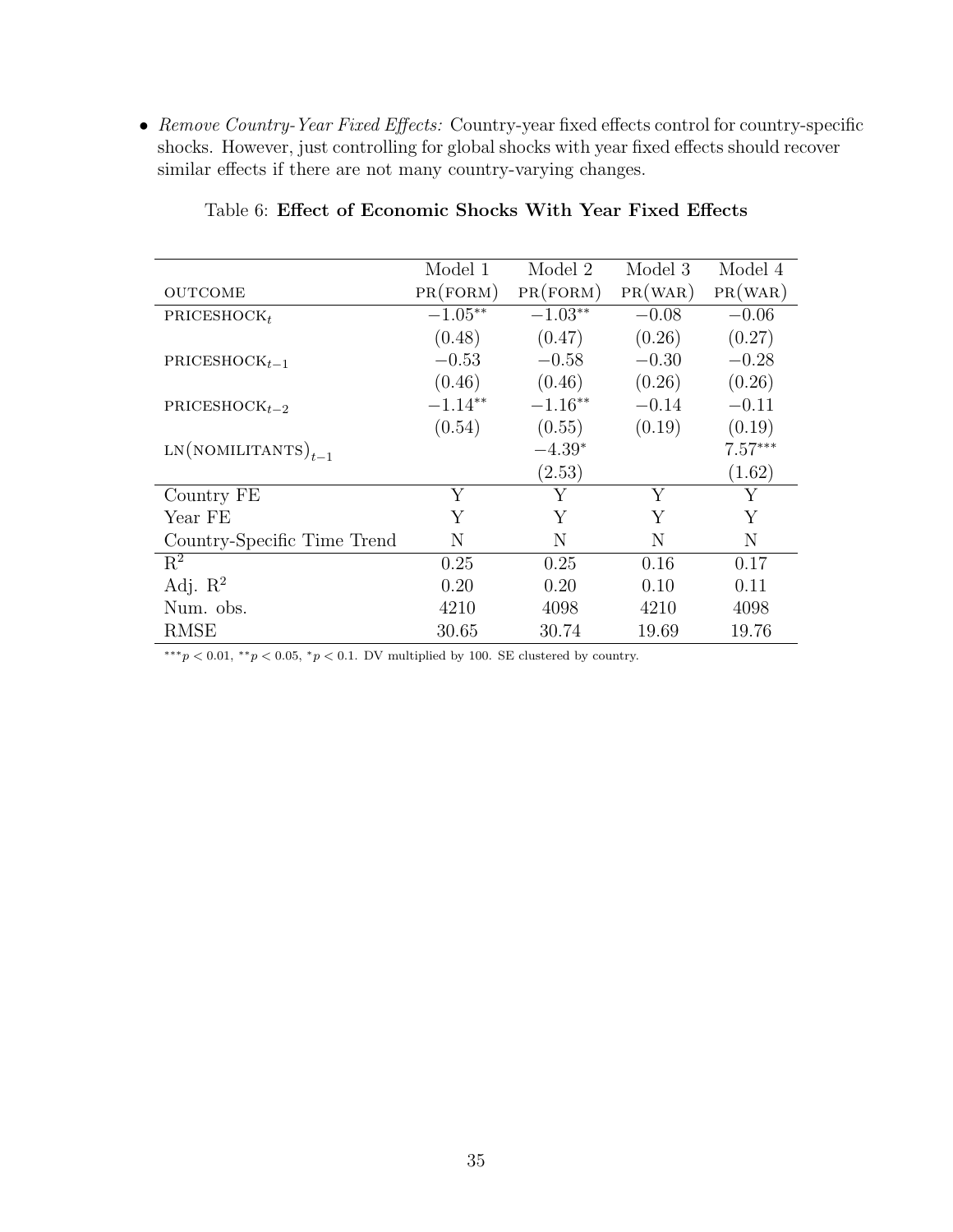• Adjust for Asymmetric Effects: There is a concern that the base model might have an omitted variable bias because it does not include information about ongoing or historical conflicts in a country. If the non-random, geographic concentration of oil in certain countries increases the overall likelihood of conflict and historical conflicts affect oil exports, then this could bias results. I test for this by seeing whether past civil conflicts affect the relationship between price shocks and militant formation. I incorporate historical conflict data from the Uppsala Armed Conflcit Database for whether a militant campaign surpasses the 25-battle death threshold for civil conflict. I create a binary indicator measuring whether there was a rebel campaign in the previous year. Controlling for historical conflict does not change the results.

|                         | Model 1    | Model 2   | Model 3 | Model 4   |
|-------------------------|------------|-----------|---------|-----------|
| <b>OUTCOME</b>          | PR(FORM)   | PR(FORM)  | PR(WAR) | PR(WAR)   |
| PRICESHOCK <sub>t</sub> | $-1.06**$  | $-1.05**$ | $-0.07$ | $-0.04$   |
|                         | (0.48)     | (0.47)    | (0.27)  | (0.27)    |
| PRICESHOC $K_{t-1}$     | $-0.55$    | $-0.59$   | $-0.30$ | $-0.27$   |
|                         | (0.46)     | (0.46)    | (0.26)  | (0.26)    |
| PRICESHOC $K_{t-2}$     | $-1.15***$ | $-1.16**$ | $-0.14$ | $-0.10$   |
|                         | (0.54)     | (0.55)    | (0.19)  | (0.20)    |
| $CIVILCONFLICT_{t-1}$   | 2.08       | 3.42      | $-2.21$ | $-4.54**$ |
|                         | (3.17)     | (3.20)    | (2.16)  | (2.10)    |
| $LN(NOMILITANTS)_{t-1}$ |            | $-5.06**$ |         | $8.46***$ |
|                         |            | (2.52)    |         | (1.66)    |

#### Table 7: Effect of Economic Shocks Adjusting for Historical Conflict

 $***p<0.01,$  \*\* $p<0.05,$  \* $p<0.1$ . DV multiplied by 100. SE clustered by country.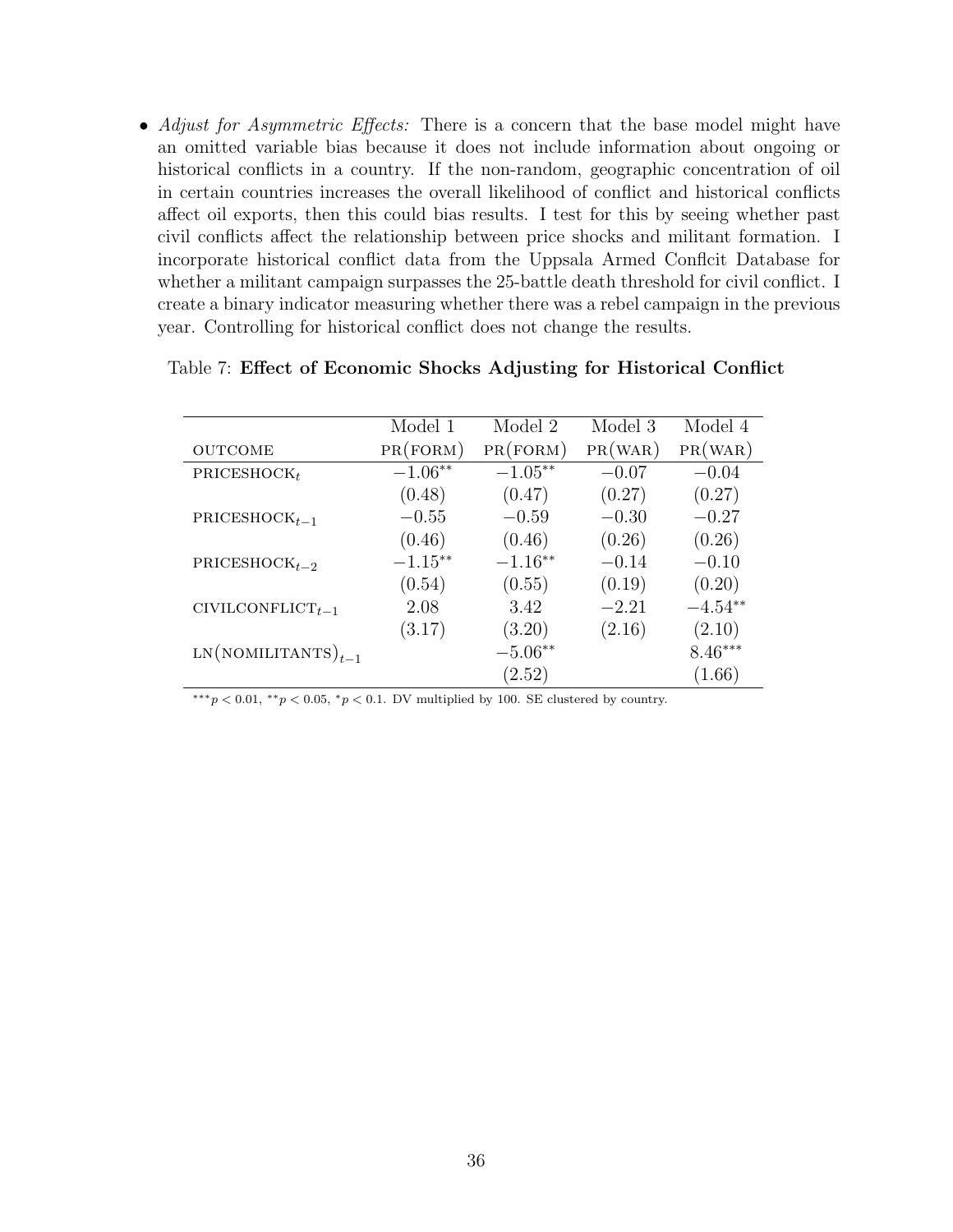• Adjust for Consumption Shocks: The opportunity cost mechanism suggests that commodity price shocks should make consumption patterns cheaper or costlier to maintain. If commodity prices do not affect consumption shocks, then the results in Table [1](#page-14-0) could be viewed as spurious. I follow Bazzi and Blattman by including consumption shocks by interacting food and fuel price shocks with country fixed effects to allow for consumption patterns to change over time. Adjusting for consumption shocks does not change the results and, in fact, leads the coefficient for the one-year lagged economic shock on militant formation to grow in magnitude.

|                             | Model 1  | Model 2  | Model 3 | Model 4   |
|-----------------------------|----------|----------|---------|-----------|
| <b>OUTCOME</b>              | PR(FORM) | PR(FORM) | PR(WAR) | PR(WAR)   |
| PRICESHOCK $_t$             | $-1.19*$ | $-1.21*$ | $-0.22$ | $-0.19$   |
|                             | (0.62)   | (0.63)   | (0.33)  | (0.34)    |
| PRICESHOC $K_{t-1}$         | $-0.36$  | $-0.40$  | $-0.36$ | $-0.33$   |
|                             | (0.71)   | (0.71)   | (0.31)  | (0.32)    |
| $PRICESHOCK_{t-2}$          | $-1.21*$ | $-1.22*$ | $-0.11$ | $-0.08$   |
|                             | (0.67)   | (0.68)   | (0.20)  | (0.21)    |
| $LN(NOMILITANTS)_{t-1}$     |          | $-3.75$  |         | $6.24***$ |
|                             |          | (2.71)   |         | (1.81)    |
| Consumption Shocks          | Y        | Y        | Υ       | Y         |
| Country FE                  | Υ        | Υ        | Υ       | Y         |
| Year FE                     | Y        | Y        | Υ       | Y         |
| Country-Specific Time Trend | Υ        | Υ        | Υ       | Υ         |
| $R^2$                       | 0.31     | 0.32     | 0.24    | 0.25      |
| Adj. $\mathbb{R}^2$         | 0.19     | 0.20     | 0.10    | 0.11      |
| Num. obs.                   | 4210     | 4098     | 4210    | 4098      |
| RMSE                        | 30.71    | 30.82    | 19.64   | 19.76     |

#### Table 8: Effect of Economic Shocks Adjusting for Consumption Shocks

 $***p<0.01, **p<0.05, *p<0.1$ . DV multiplied by 100. SE clustered by country.

• Unscale the Price Shock by Export-Dependence: The price shock measure scales the size of the shock by a country's export-dependence on a particular industry, but global shocks may affect all countries uniformly. Unscaled price shocks have no consistent effect on the probability of civil war suggesting negative economic shocks have heterogenous effects across countries.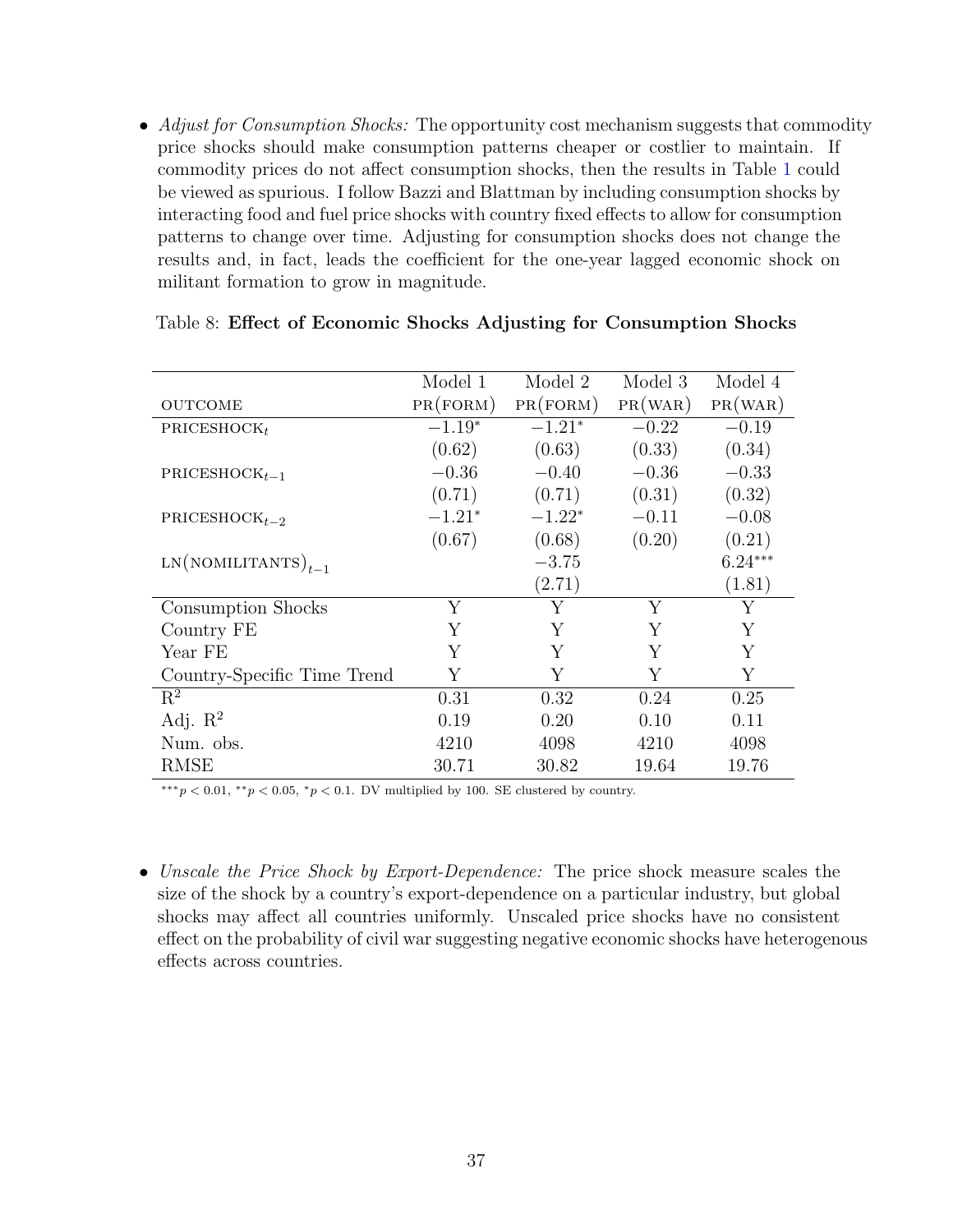|                                 | Model 1    | Model 2    | Model 3 | Model 4   |
|---------------------------------|------------|------------|---------|-----------|
| <b>OUTCOME</b>                  | PR(FORM)   | PR(FORM)   | PR(WAR) | PR(WAR)   |
| UNSCALEDPRICESHOCK <sub>t</sub> | $-0.86*$   | $-0.85*$   | 0.18    | 0.19      |
|                                 | (0.52)     | (0.52)     | (0.38)  | (0.39)    |
| UNSCALEDPRICESHOC $K_{t-1}$     | $-0.67$    | $-0.75$    | $-0.25$ | $-0.24$   |
|                                 | (0.63)     | (0.62)     | (0.44)  | (0.45)    |
| UNSCALEDPRICESHOC $K_{t-2}$     | $-1.48***$ | $-1.50***$ | $-0.45$ | $-0.41$   |
|                                 | (0.56)     | (0.58)     | (0.30)  | (0.31)    |
| $LN(NOMILITANTS)_{t-1}$         |            | $-4.39*$   |         | $7.54***$ |
|                                 |            | (2.55)     |         | (1.62)    |
| Country FE                      | Y          | Y          | Y       | Υ         |
| Year FE                         | Y          | Y          | Y       | Υ         |
| Country-Specific Time Trend     | Y          | Y          | Y       | Y         |
| $R^2$                           | 0.25       | 0.25       | 0.16    | 0.17      |
| Adj. $R^2$                      | 0.20       | 0.20       | 0.10    | 0.11      |
| Num. obs.                       | 4243       | 4130       | 4243    | 4130      |
| RMSE                            | 30.53      | 30.63      | 19.62   | 19.68     |

Table 9: Effect of Economic Shocks Using Alternate Price Shock

 $\overbrace{~~}^{***}p<0.01,~^{**}p<0.05,~^{*}p<0.1.$  DV multiplied by 100. SE clustered by country.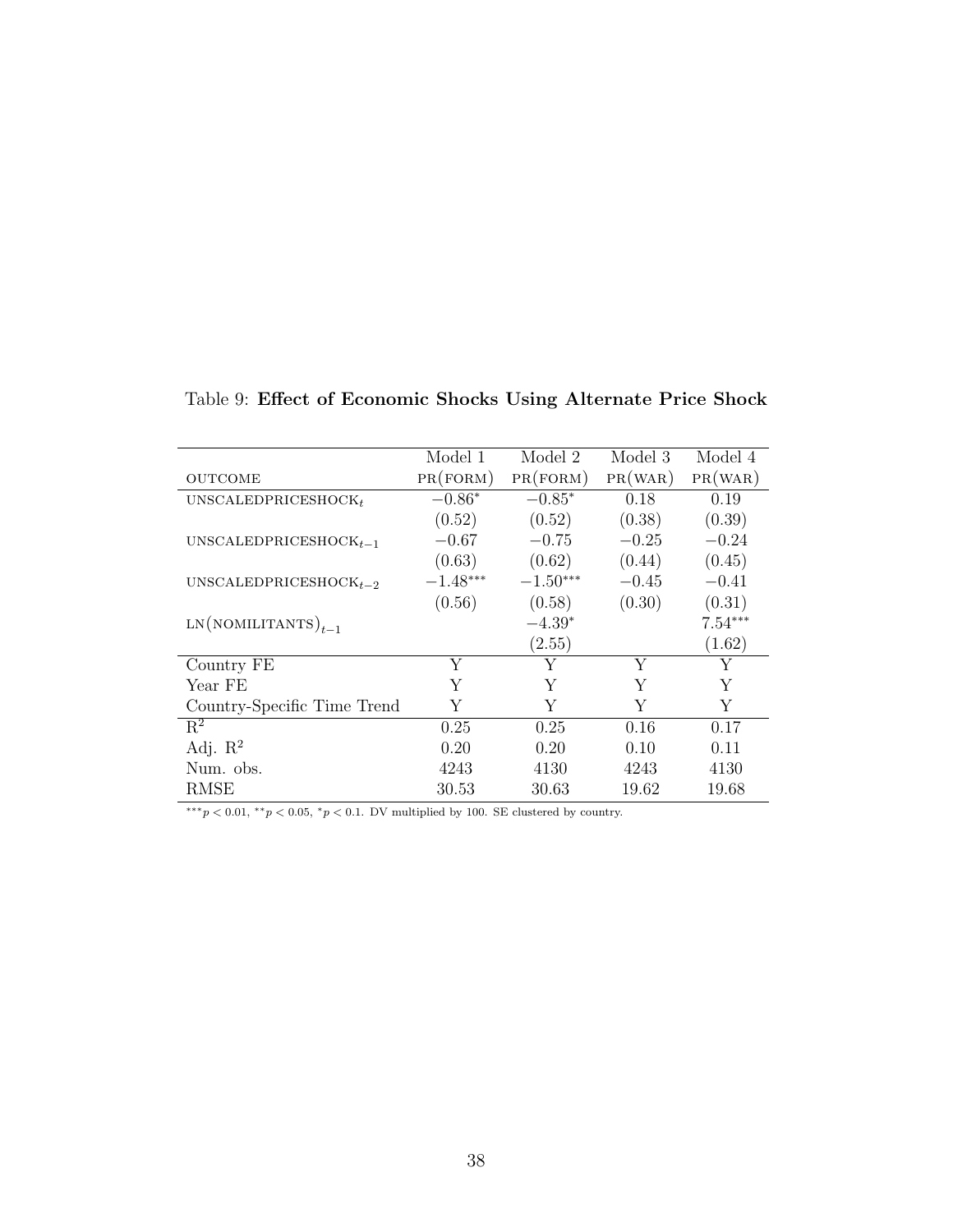The results find that militant formation does not depend on a particular industry price shock. There is a negative and statistically significant effect of perennial shocks and extractive economic shocks on the likelihood of formation. This could be consistent with the opportunity cost mechanism. However, the result on extractive economic shocks could also suggest that negative economic shocks might hamper the state's ability to detect and immediately suppress emerging threats. This would provide partial support for the state capacity mechanism as well. The results also reveal that agricultural effects might also have a separate two to three year lagged effect on the likelihood of militant formation.